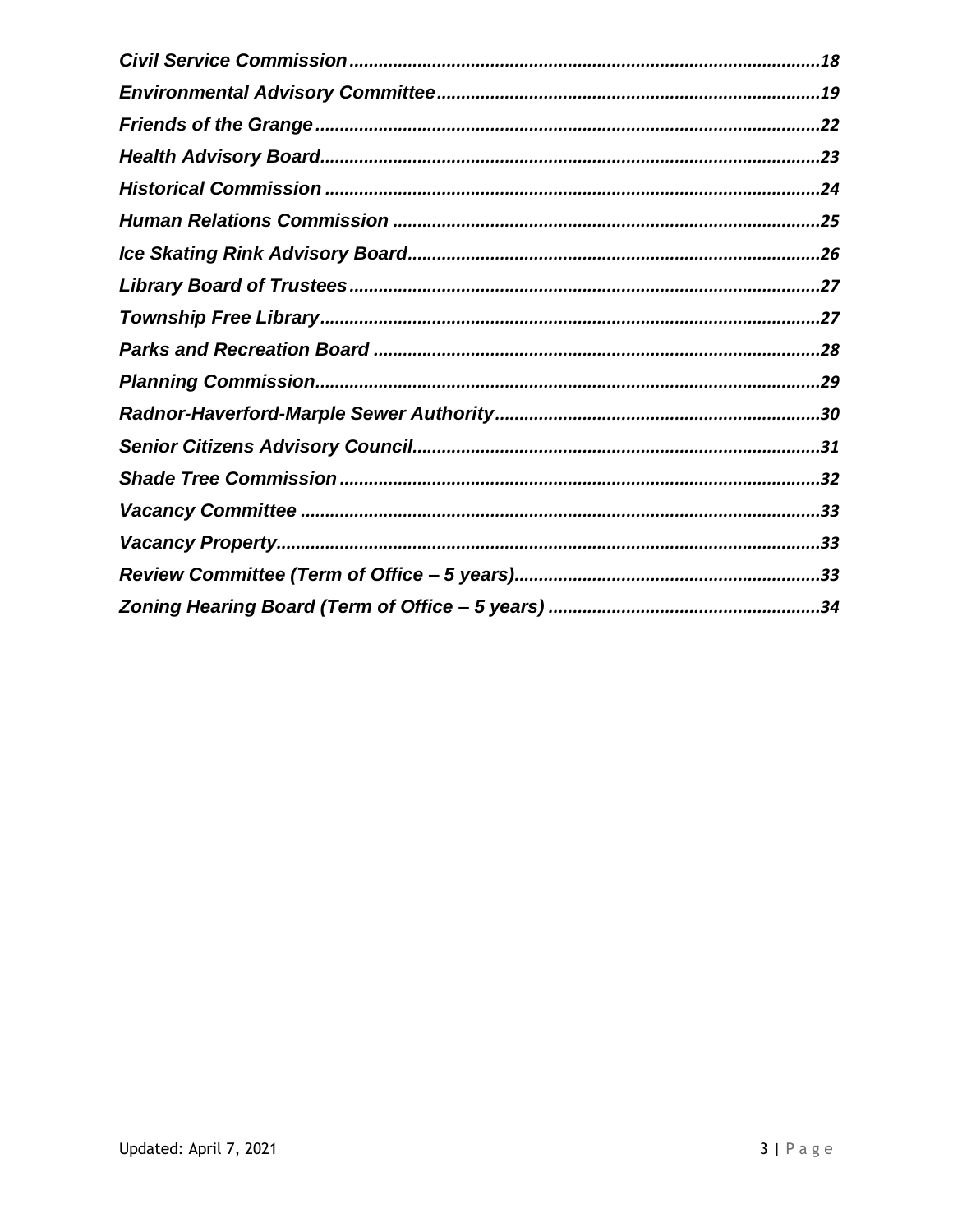# **Commissioners**

<span id="page-3-0"></span>

| President -8th Ward<br><b>GERRY HART, M.D.</b><br>610 Penfield Road                          | Dec. 2021    |
|----------------------------------------------------------------------------------------------|--------------|
| Havertown, PA 19083<br>GHart@Havtwp.org                                                      | 267-408-1088 |
| Vice President - 7th Ward<br><b>CONOR QUINN</b><br>669 Washing Avenue<br>Havertown, PA 19083 | Dec. 2023    |
| CQuinn@Havtwp.org                                                                            | 610-716-9232 |
| 1st Ward<br><b>STEPHEN D'EMILIO</b><br>200 Walnut Hill Lane<br>Havertown, PA 19083           | Dec. 2023    |
| SDEmilio@Havtwp.org                                                                          | 610-449-5685 |
| 2nd Ward<br><b>MARIO OLIVA</b><br>22 Fulmer Ave<br>Havertown, PA 19083                       | Dec. 2021    |
| MOliva@Havtwp.org                                                                            | 610-551-3846 |
| 3rd Ward<br><b>KEVIN McCLOSKEY, Esquire</b><br>2436 Whitby Road<br>Havertown, PA 19083       | Dec. 2023    |
| KMcCloskey@Havtwp.org                                                                        | 267-414-7393 |
| 4th Ward<br><b>DANIEL J. SIEGEL, Esquire</b><br>1705 Marilyn Drive<br>Havertown, PA 19083    | Dec. 2021    |
| DSiegel@Havtwp.org                                                                           | 610-446-1117 |
| 5th Ward<br><b>ANDY LEWIS</b><br>356 Exeter Road<br>Haverford, PA 19041                      | Dec. 2023    |
| allewis4@gmail.com                                                                           | 610-675-4467 |
| 6th Ward<br><b>LARRY HOLMES, Esquire</b><br>2109 Chestnut Avenue<br>Ardmore, PA 19003        | Dec. 2021    |
| LHolmes@Havtwp.org                                                                           | 215-694-9960 |
| 9th Ward<br><b>WILLIAM F. WECHSLER.</b><br>108 N. Morgan Avenue<br>Havertown, PA 19083       | Dec. 2023    |
| bwechsler@Havtwp.org                                                                         | 610-789-2299 |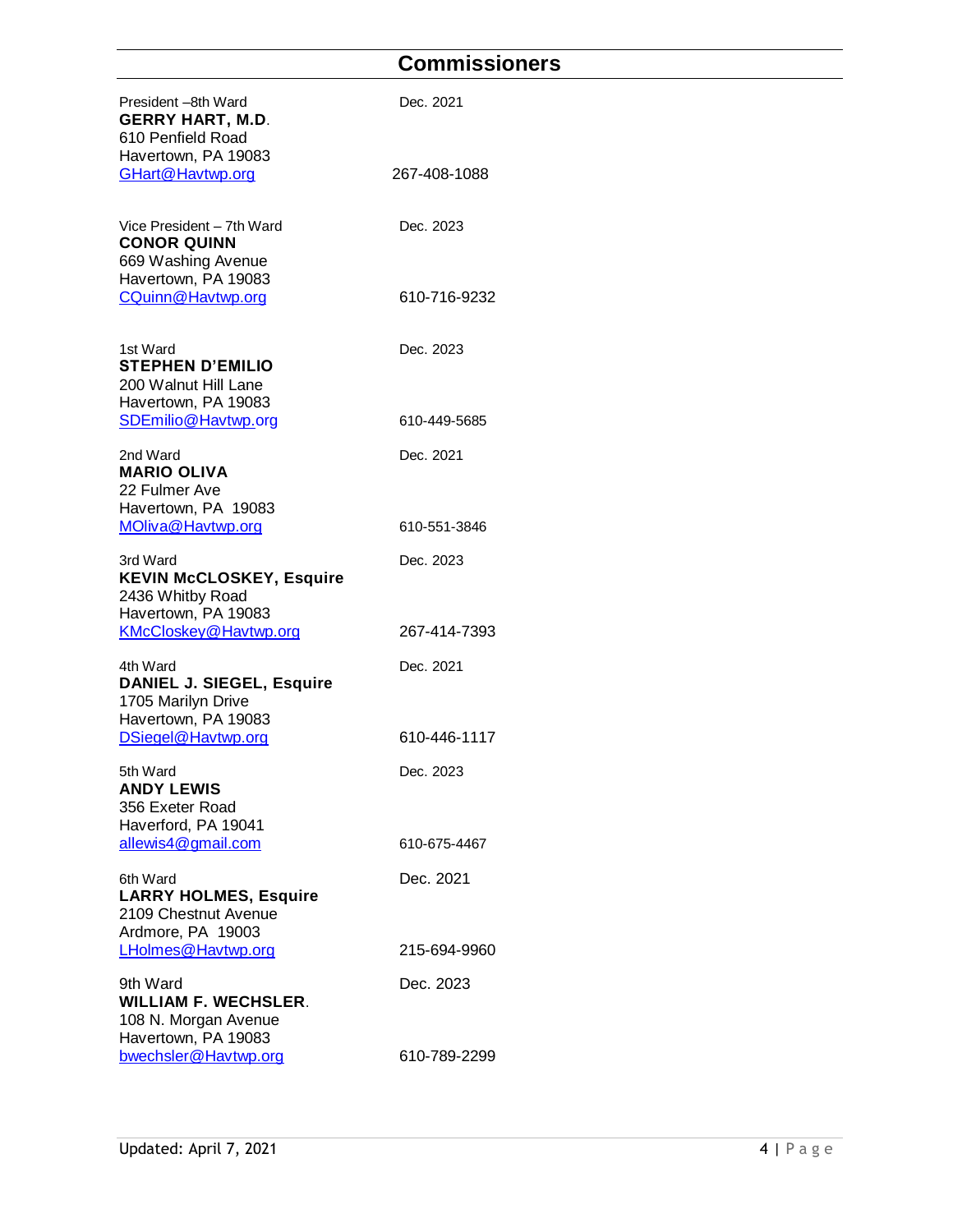### **Township Auditor**

(Term of Office – 4 years)

#### <span id="page-4-0"></span>**Ross Anderson, CPA, MBA** Dec. 2021

220 Heatherwood Road Havertown, Pa 19083 Ross.Anderson@Temple.edu 610-314-8266

### **Township Manager**

#### <span id="page-4-1"></span>**David R. Burman**

610-446-1000 ext. 2232 C/o Township Building dburman@Havtwp.org

#### **Assistant Township Manager**

Aimee Cuthbertson C/o Township Building acuthbertson@Havtwp.org 610-446-100 ext. 2240

#### **Administrative Assistant**

Gloria Cugini 610-446-1000 ext.2232 gcugini@Havtwp.org

### **Township Solicitor**

<span id="page-4-2"></span>**James J. Byrne Jr., Esquire McNichol, Byrne & Matlawski, P.C.** 1223 N. Providence Road Media, PA 19063 [jjbyrne@mbmlawoffice.com](mailto:jjbyrne@mbmlawoffice.com) 610-565-4322

# **Zoning Hearing Board Solicitor**

(Term of Office – 1 year)

#### <span id="page-4-3"></span>**William Malone, Esquire** Dec. 2021 10 Castle Rock Drive Havertown PA, 19083 610-891-8806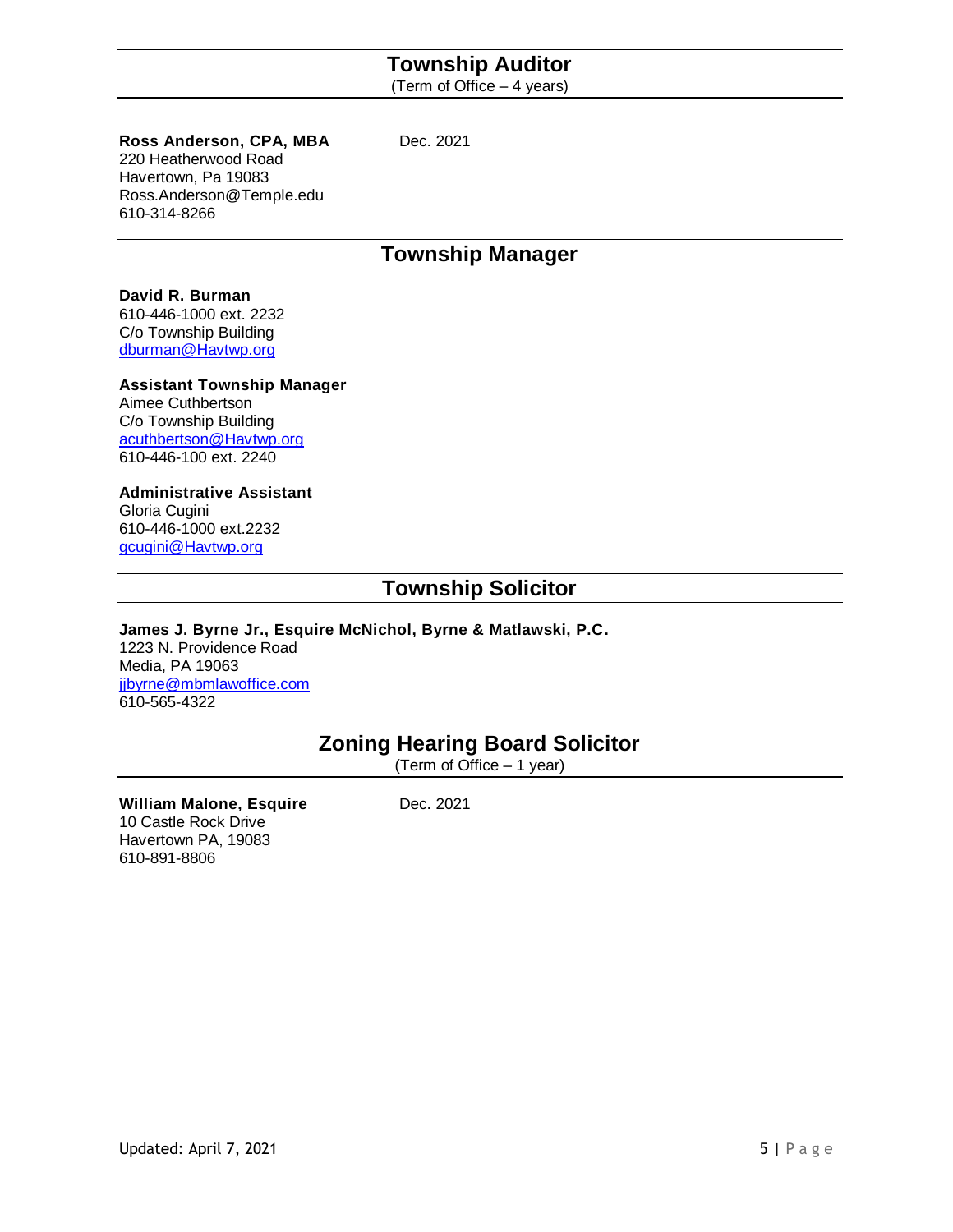# **2021 Committees of the Board of Commissioners**

<span id="page-5-0"></span>

| <b>COMMITTEE</b>                                   | Chairman  | <b>Vice-Chairman</b> | <b>Members</b> | <b>Members</b> |
|----------------------------------------------------|-----------|----------------------|----------------|----------------|
| <b>BID</b>                                         | Holmes    | Oliva                | Lewis          | Quinn          |
| Cable                                              | Siegel    | Quinn                | Holmes         | Oliva          |
| <b>EAC</b>                                         | Oliva     | McCloskey            | D'Emilio       | Siegel         |
| <b>Economic</b><br><b>Development</b>              | Oliva     | McCloskey            | Quinn          | Wechsler       |
| <b>Finance</b>                                     | Holmes    | Lewis                | McCloskey      | Siegel         |
| <b>Fire/EMS</b>                                    | Wechsler  | McCloskey            | Oliva          | Quinn          |
| Grange                                             | Quinn     | Oliva                | Holmes         | D'Emilio       |
| <b>Health</b>                                      | Quinn     | McCloskey            | Oliva          | D'Emilio       |
| <b>Community Welfare</b>                           | McCloskey | Oliva                | Wechsler       | Quinn          |
| <b>Historical</b>                                  | McCloskey | Oliva                | Wechsler       | Siegel         |
| <b>Ice Rink</b>                                    | Holmes    | Quinn                | McCloskey      | D'Emilio       |
| <b>Insurance/Pension</b>                           | Holmes    | Lewis                | Siegel         | Oliva          |
| Library                                            | McCloskey | Siegel               | Oliva          | Lewis          |
| <b>Ordinance</b>                                   | Siegel    | D'Emilio             | McCloskey      | Quinn          |
| <b>Personnel</b>                                   | Lewis     | Oliva                | Holmes         | McCloskey      |
| <b>Police</b>                                      | D'Emilio  | McCloskey            | Quinn          | Siegel         |
| <b>Professional</b><br><b>Services/Engineering</b> | McCloskey | Holmes               | Oliva          | Lewis          |
| <b>Public Works</b>                                | McCloskey | Quinn                | Oliva          | Wechsler       |
| <b>Recreation</b>                                  | Oliva     | McCloskey            | Holmes         | D'Emilio       |
| <b>School Board</b>                                | Siegel    | McCloskey            | Quinn          | Wechsler       |
| <b>Senior Citizens</b>                             | Wechsler  | Siegel               | Quinn          | McCloskey      |
| <b>Sewer Authority</b>                             | Oliva     | Wechsler             | Lewis          | Holmes         |
| <b>State Committee</b>                             | Lewis     | McCloskey            | D'Emilio       | Siegel         |
| <b>Township Property</b>                           | Siegel    | Oliva                | Quinn          | Wechsler       |
| <b>Ward Redistricting</b>                          | Lewis     | Holmes               | Oliva          | McCloskey      |
| <b>Zoning/Planning</b>                             | D'Emilio  | Siegel               | McCloskey      | Lewis          |
| <b>Human Relations</b>                             | Siegel    | Wechsler             | McCloskey      | Holmes         |

**\*PRESIDENT OF THE BOC – EX OFFICIO OF ALL COMMITTEES**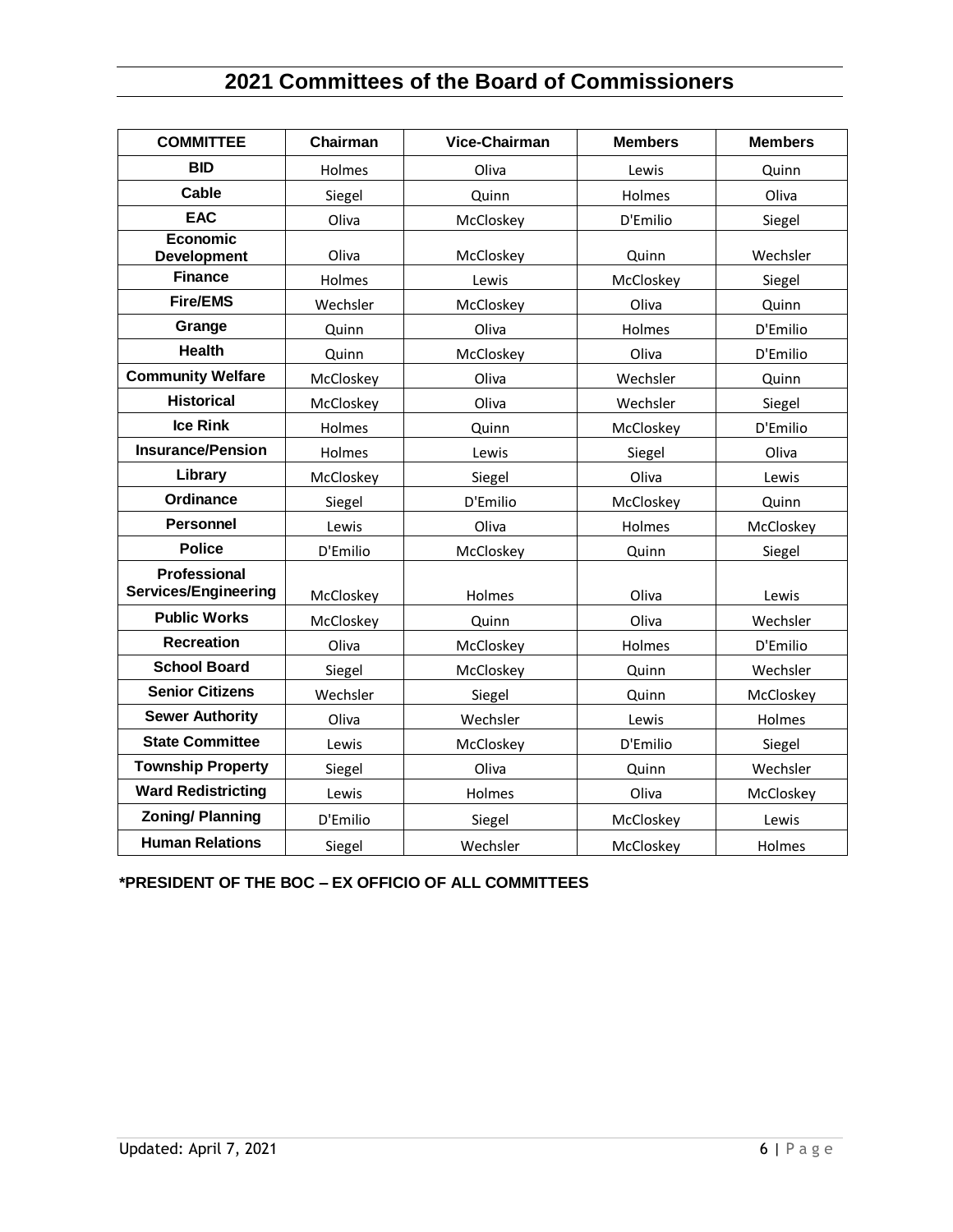# **Township of Haverford Administration Building Office**

<span id="page-6-0"></span>

| 610-446-1000                                        |                |  |
|-----------------------------------------------------|----------------|--|
| Name                                                | Phone          |  |
| 1.) Township Manager                                | Ext. 2232      |  |
| 2.) Assistant Township Manager/Operations           | Ext. 2240      |  |
| 3.) Human Resources                                 | Ext. 2233      |  |
| 4.) Codes Enforcement-Permit and Contractor License | Ext. 2252      |  |
| 5.) Codes Enforcement-Building and Zoning           | Ext. 2253      |  |
| 6.) Codes Enforcement Rental                        | Ext. 2274      |  |
| 7.) Finance Office-R.E. Taxes, Sewer & Trash        | Ext. 2242      |  |
| 8.) Health Inspector                                | Ext. 2501      |  |
| 9.) Director of Parks & Recreation                  | Ext. 2801      |  |
| 10.) Public Works Department                        | Ext. 2263/2264 |  |
| 11.) Public Works Garage                            | 610-789-1608   |  |
| 12.) Recreation Department                          | 610-446-9397   |  |

# **Additional Phone Numbers**

<span id="page-6-1"></span>

| <b>Name</b>                                         | <b>Address</b>                               | <b>Phone</b>   |
|-----------------------------------------------------|----------------------------------------------|----------------|
| <b>Haverford Township</b><br><b>School District</b> | 50 East Eagle Road<br>Havertown 19083        | 610-853-5900   |
| <b>Haverford Reserve</b>                            | 9000 Parkview Drive<br>Haverford 19041       | 484-380-2730   |
| <b>Comcast Cable</b>                                | 503 S. Cedar Lane<br>Upper Darby 19082       | 1-800-220-7920 |
| Verizon                                             | West Chester Pike & Manoa<br>Havertown 19083 | 1-800-942-5000 |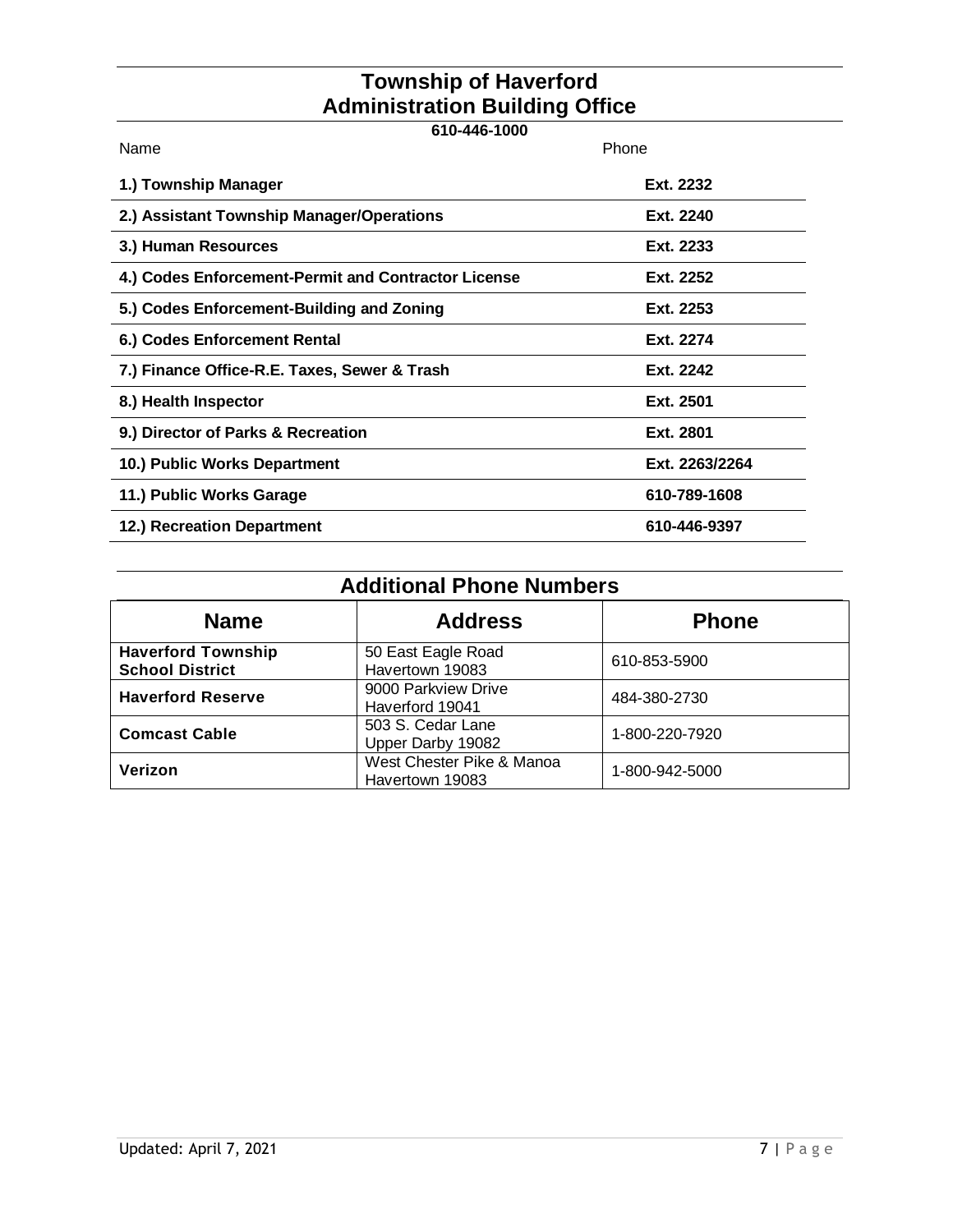#### **Civil Service Commission Solicitor**

(Term of Office – 1 year)

#### <span id="page-7-0"></span>James P McAndrew Jr., Esquire Dec. 2021

### **Township Engineering Firm**

<span id="page-7-1"></span>**Pennoni Associates, Inc.** Dec. 2021 One Drexel Plaza 3001 Market Street Philadelphia, PA 19104 215-222-3000 David G. Pennoni, P.E. 106 N. Morgan Avenue Havertown, PA 19083

### **17th Senatorial District**

(Term of Office – 4 years)

#### <span id="page-7-2"></span>**Senator Amanda Cappelletti** Dec. 2024

District Office 601 S. Henderson Road Suite 208 King of Prussia, PA 19406 610-768-4200 Harrisburg Office Senate Box 203017 Harrisburg, PA 17120-3017 717-787-5544 [cappelletti@pasenate.com](mailto:leach@pasenate.com) website: http://www.pasenatorcappelletti.com/

### **166th Legislative District**

(Term of Office – 2 years)

#### <span id="page-7-3"></span>**Representative Gregory S Vitali** Dec. 2022 1001 East Darby Road Havertown, PA 19083 610-789-3900 (or) Main Capitol Building Harrisburg, PA 17120 717-787-7647

### **163th Legislative District**

(Term of Office – 2 years)

#### <span id="page-7-4"></span>**Representative Mike Zabel** Dec. 2022

5248 Township Line Road Drexel Hill, Pa 19026 484-200-8262 or 117B East Wing, House PO Box 202163 Harrisburg, Pa 17120-2163 717-783-8099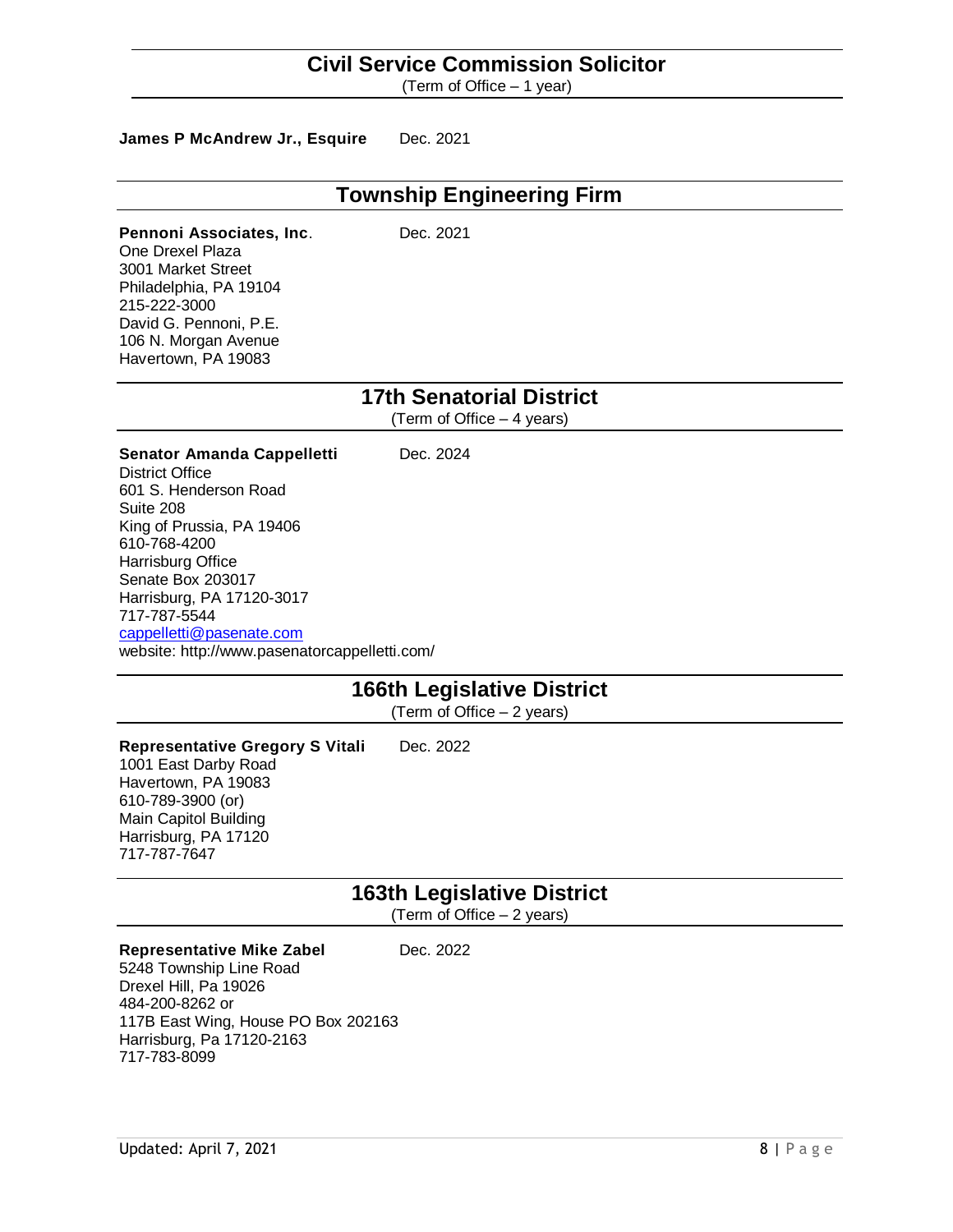### <span id="page-8-0"></span>**United States Congresswoman**

**5th District** (Term of Office – 2 years)

**Mary Gay Scanlon** Dec. 2022

1535 Longworth House Office Building Washington, DC 20515 202-225-2011

East Lansdowne Office 927 E. Baltimore Ave. East Lansdowne, PA 19050 610-626-1913

## **United States Senators**

(Term of Office – 6 years)

<span id="page-8-1"></span>**Patrick Toomey** Dec. 2022 United States Senate B-40B Dirksen Senate Office Bldg. Washington, D.C. 20510-3804 202-224-4254 The William Green Bldg. Suite 940C 600 Arch Street Philadelphia, PA 19106 215-597-7200

#### **Robert Casey Dec 2024**

United States Senate B-40C Dirksen Senate Office Bldg. Washington, D.C. 20510-3804 202-224-6324 555 Walnut Street, 1st Floor Harrisburg, PA 17101 717-231-7540

#### **Constables**

(Term of Office – 6 years)

<span id="page-8-2"></span>**Joseph Jay Zeminski III** Dec. 2021 1463 Lawrence Road Havertown, PA 19083 610-924-4513 **Jack Cunningham** Dec. 2021 Falcon Center 525 West Chester Pike Havertown, PA 19083 610-449-8250

### **Magisterial District Judges**

<span id="page-8-3"></span>

| (Term of Office – 6 years)<br><b>District Court Locations</b>                                      | <b>Falcon Center</b><br>525 West Chester Pike<br>Havertown, PA 19083<br>610-449-8250                                 | 796 Parkway Boulevard<br>Broomall, PA 19008<br>610-338-2250                            |
|----------------------------------------------------------------------------------------------------|----------------------------------------------------------------------------------------------------------------------|----------------------------------------------------------------------------------------|
| <b>Falcon Center</b><br>Judge Robert R. Burke<br>Dec. 2023<br>Jurisdiction<br>Wards 1, 2, 3, and 7 | <b>Falcon Center</b><br>Judge Elisa C. Lacianca<br>Dec. 2021<br>Jurisdiction<br>Wards 4, 5, 6, and 8<br>610-449-5189 | <b>Falcon Center</b><br>Judge Robert D'Agostino<br>Dec. 2023<br>Jurisdiction<br>Ward 9 |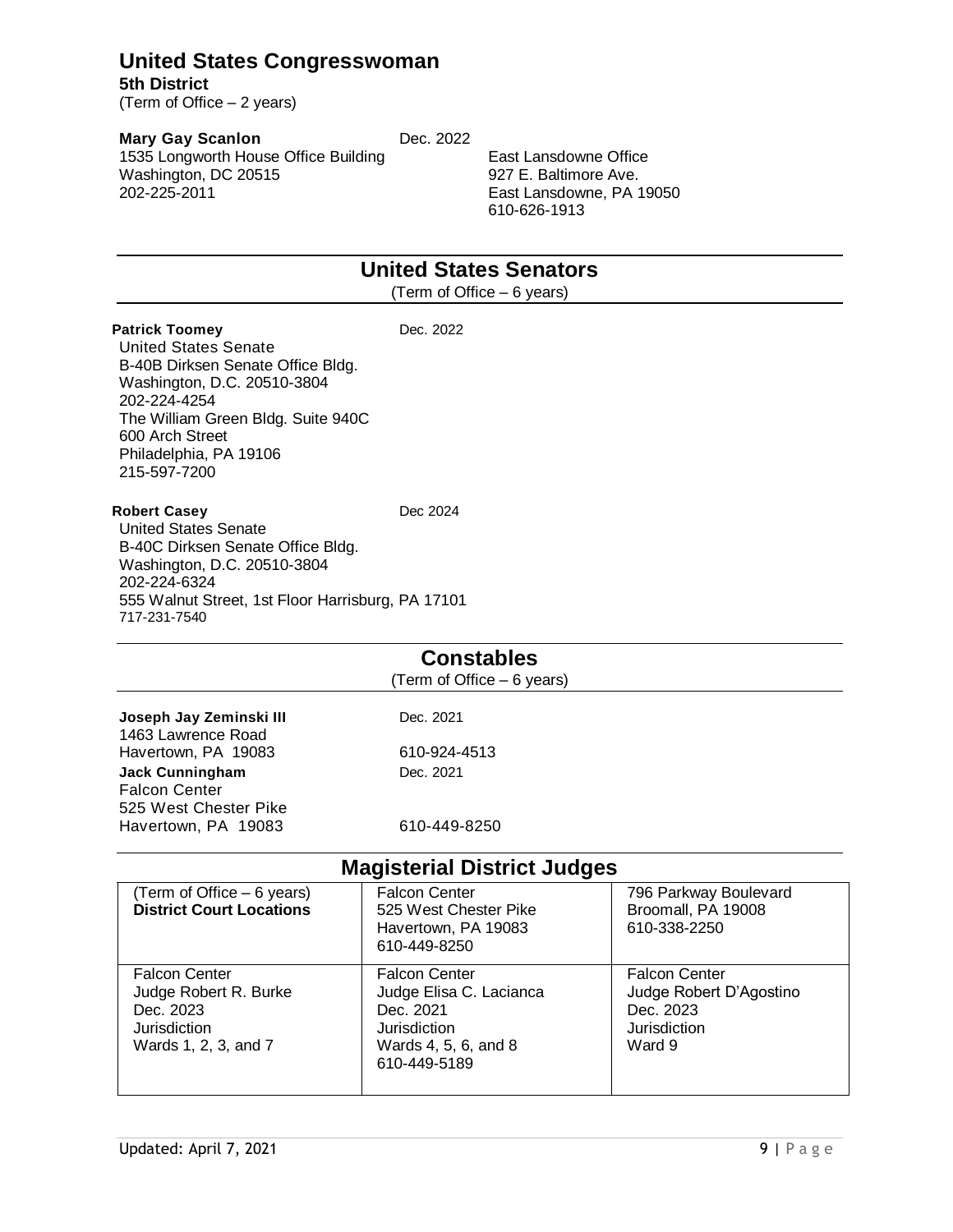# **Department of Human Resources**

#### <span id="page-9-0"></span>**Karen Murphy** C/o Township Bldg. kmurphy@Havtwp.org

610-446-1000<br>Ext. 2233

<span id="page-9-1"></span>

|                                                                                   | <b>Debarmient of Ande</b> |
|-----------------------------------------------------------------------------------|---------------------------|
|                                                                                   | 610-446-1000              |
| Director<br>Joseph Celia<br>C/o Township Building<br>jcelia@Havtwp.org            | Ext. 2270                 |
| <b>Inspectors</b>                                                                 |                           |
| Stephen Andrien, B.C.O.<br>C/o Township Building<br>sandrien@Havtwp.org           | Ext. 2271                 |
| <b>Steven Poole</b><br>C/o Township Building<br>spoole@Havtwp.org                 | Ext. 2251                 |
| <b>Kevin Kramer</b><br>C/o Township Building<br>Kkramer@Havtwp.org                | Ext. 2204                 |
| <b>Clerks</b><br>Lisa Favacchia<br>C/o Township Building<br>LFavacchia@Havtwp.org | Ext. 2252                 |
| Joann Erhart<br>C/o Township Building                                             | Fxt 2210                  |

[JErhart@Havtwp.org](mailto:JErhart@Havtwp.org)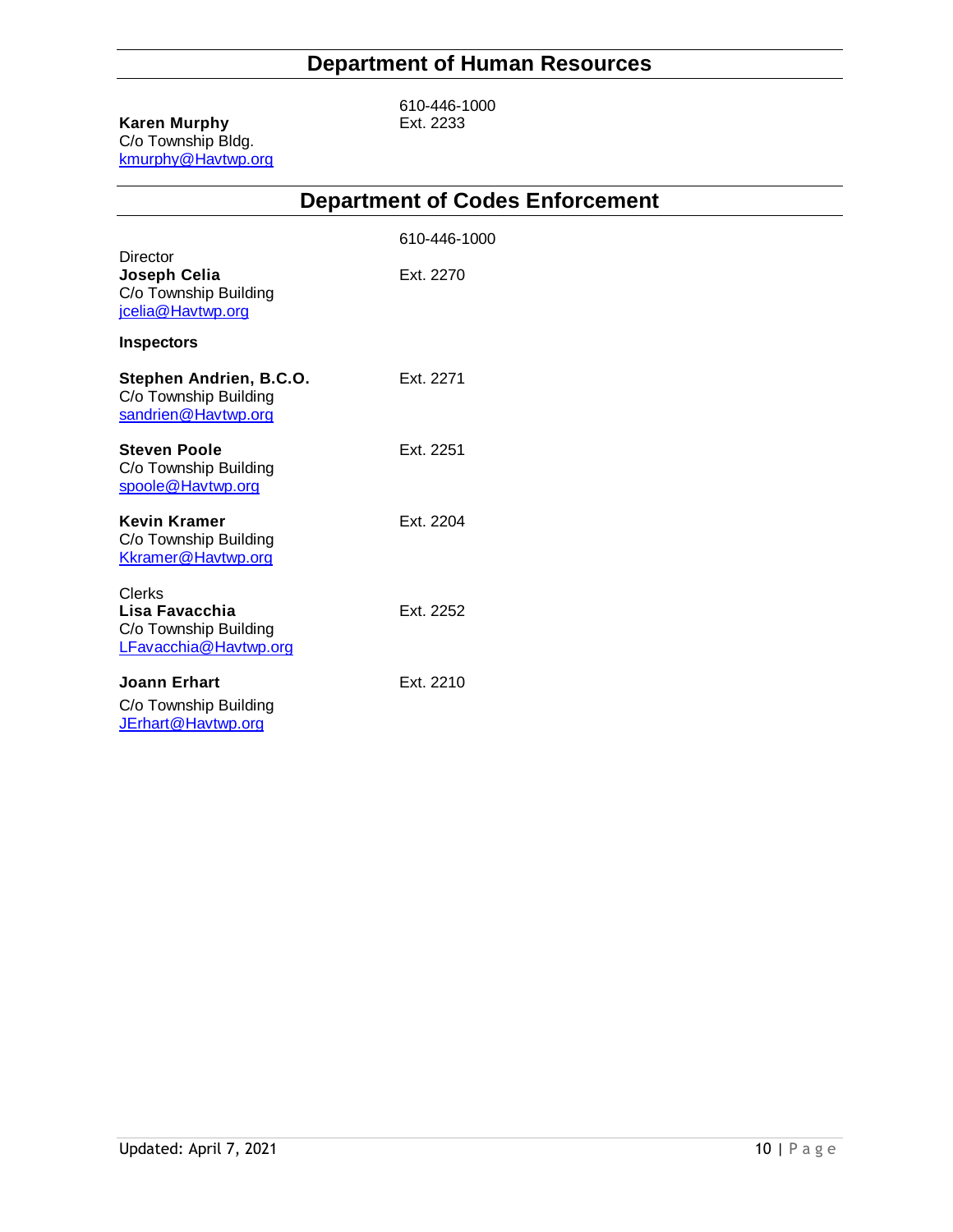# **Community Development**

|  | 610-446-1000 |  |
|--|--------------|--|
|--|--------------|--|

<span id="page-10-0"></span>

| Zoning Officer/Community Planner<br><b>Kelly Kirk</b> |           |
|-------------------------------------------------------|-----------|
| C/o Township Building<br>kkirk@Havtwp.org             | Ext. 2254 |
| Danuty Zoning Officer                                 |           |

**Deputy Zoning Officer Margaret Buchanan** Ext. 2253 C/o Township Bldg. [Mbuchanan@Havtwp.org](mailto:Mbuchanan@Havtwp.org)

# **Emergency Management**

610-446-1000 ext. 1250

<span id="page-10-1"></span>**\***Call 610-853-2406 for emergency contact **Chief of Police John Viola** C/o Township Building [JViola@havpd.org](mailto:lgentile@Havtwp.org)

### **Emergency Medical Services Administration**

<span id="page-10-2"></span>

| 1014 Darby Road<br>Havertown, PA 19083<br>610-446-1000   |           |
|----------------------------------------------------------|-----------|
| Director<br><b>James P. McCans</b><br>JMccans@Havtwp.org | Ext. 2222 |
| Deputy Director<br>Victor Berg, Sr.<br>VBerg@Havtwp.org  | Ext. 2223 |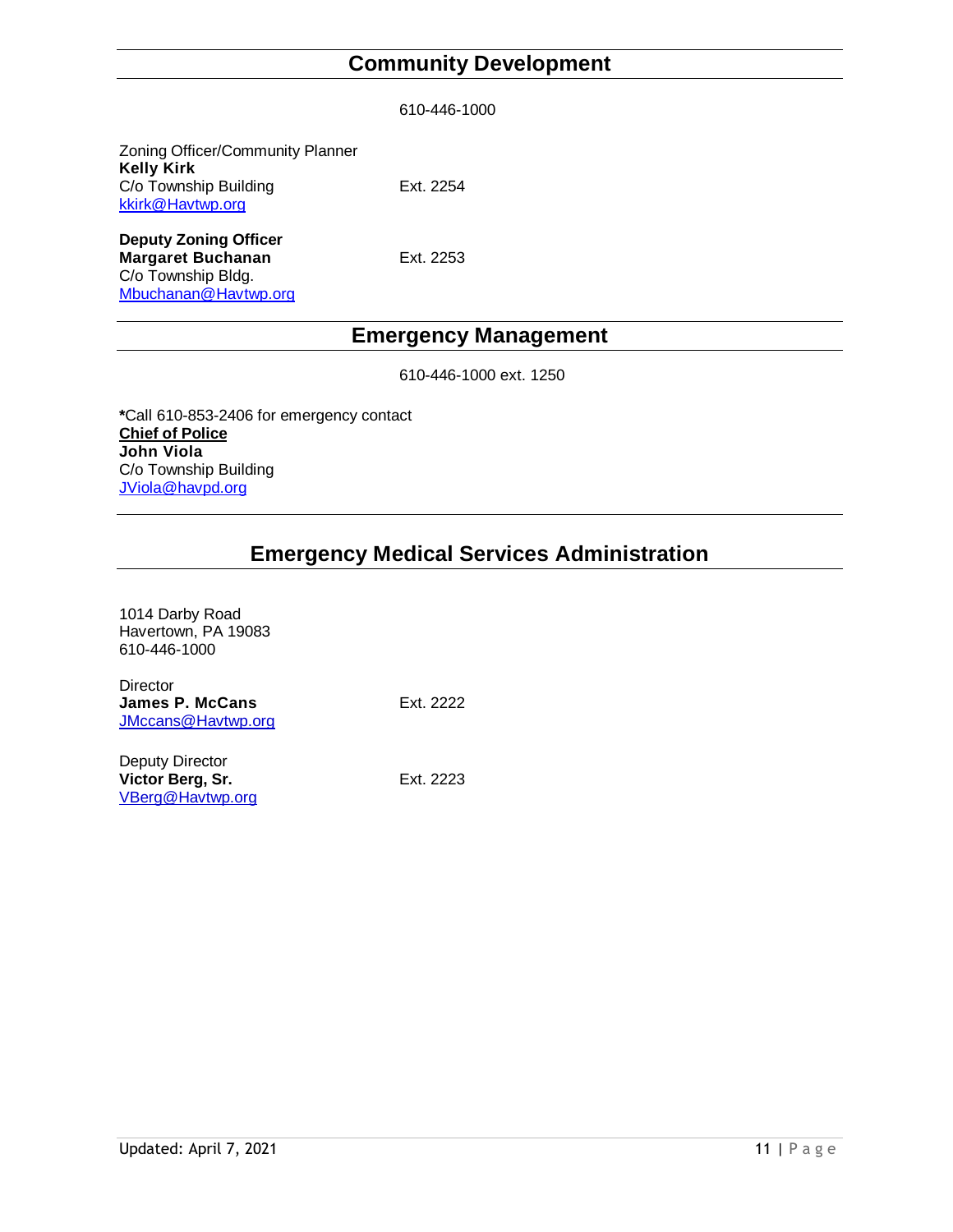# **Finance Department**

<span id="page-11-0"></span>

|                                                                                                                                               | 610-446-1000 |
|-----------------------------------------------------------------------------------------------------------------------------------------------|--------------|
| <b>Director</b><br><b>Aimee Cuthbertson, CPA</b><br>C/o Township Building<br>acuthbertson@Havtwp.org                                          | Fxt 2240     |
| Deputy Real Estate Tax Collector/<br><b>Real Estate Business Tax Coordinator</b><br>Heather Daly<br>C/o Township Building<br>hdaly@Havtwp.org | Ext 2242     |
| <b>Accounting Coordinator</b><br>Jolene Nolan<br>C/o Township Building<br>jnolan@Havtwp.org                                                   | Ext. 2246    |
| Accounts Payable Bookkeeper<br><b>Chris Demitis</b><br>C/o Township Building<br>CDemitis@Havtwop.org                                          | Fxt 2244     |

# **Information Technology**

<span id="page-11-1"></span>

| 1014 Darby Road<br>Havertown, PA 19083<br>610-853-1298                      |           |
|-----------------------------------------------------------------------------|-----------|
| Director<br><b>Richard Maclary</b><br>RMaclary@Havtwp.org                   | Ext. 1260 |
| Systems Director of IT Info<br>Paul Hileman<br>PHileman@Havtwp.org          | Ext. 1263 |
| <b>Communications Manager</b><br><b>Jeff Hancock</b><br>jhancock@havtwp.org | Ext. 1262 |
| MultiMedia Specialist<br><b>Christina Mann</b><br>CMann@havtwp.org          | Ext. 1264 |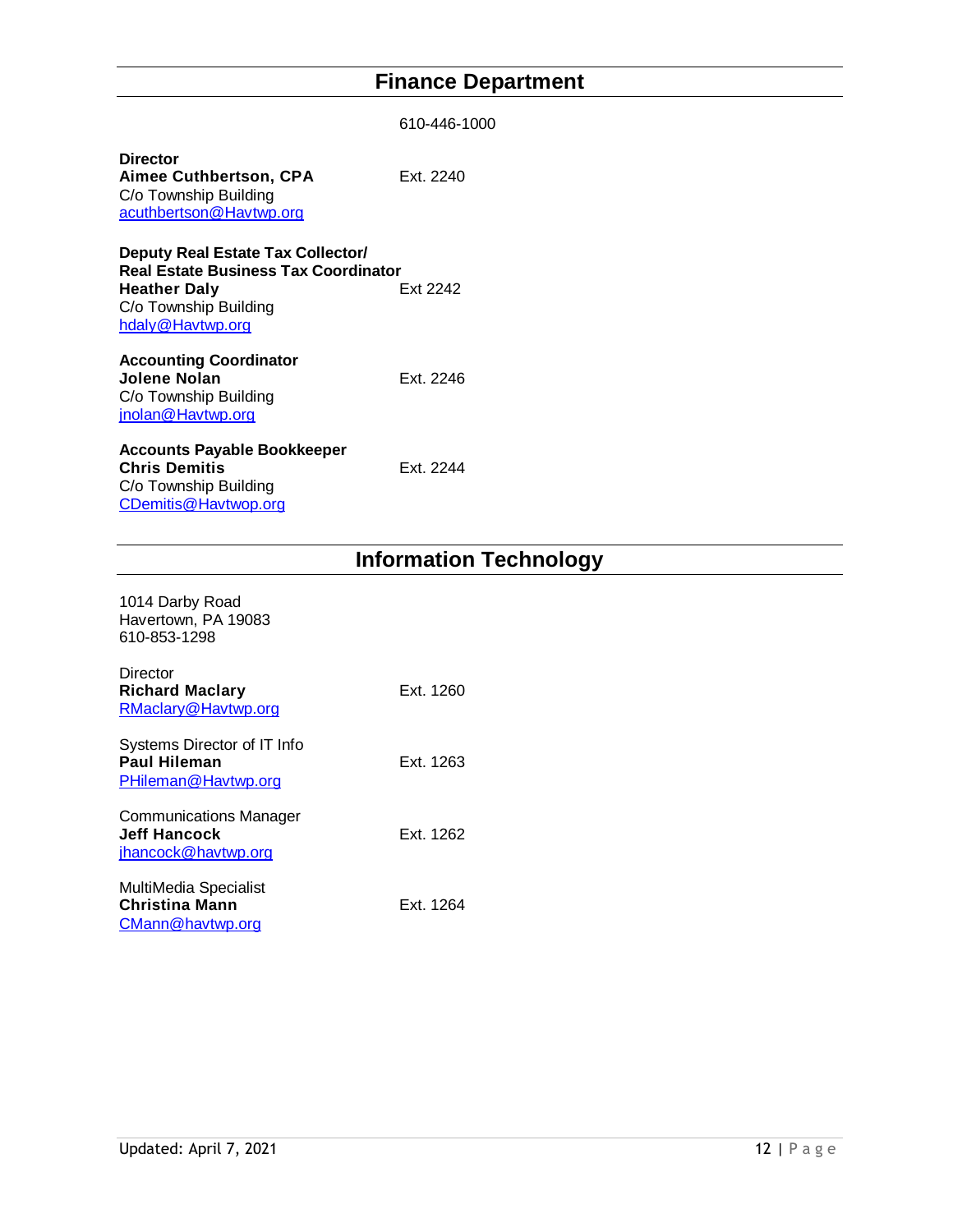<span id="page-12-0"></span>

| <b>Director</b><br><b>Brian Barrett</b><br>C/o Recreation Department<br>BBarrett@Havtwp.org               | Ext. 2802 |
|-----------------------------------------------------------------------------------------------------------|-----------|
| <b>CREC Operations Supervisor</b><br><b>Larry Woods</b><br>C/o Recreation Department<br>LWoods@Havtwp.org | Ext. 2703 |
| <b>Facilities Coordinator</b><br>Eileen Mottola<br>C/o Recreation Department<br>EMottola@Havtwp.org       | Ext 2802  |
| <b>Park Maintenance Superintendent</b><br>Jason O'Brien<br>JObrien@Havtwp.org                             |           |

• CREC Information: (9000 Parkview) p# 484-380-2730 or Ext.2700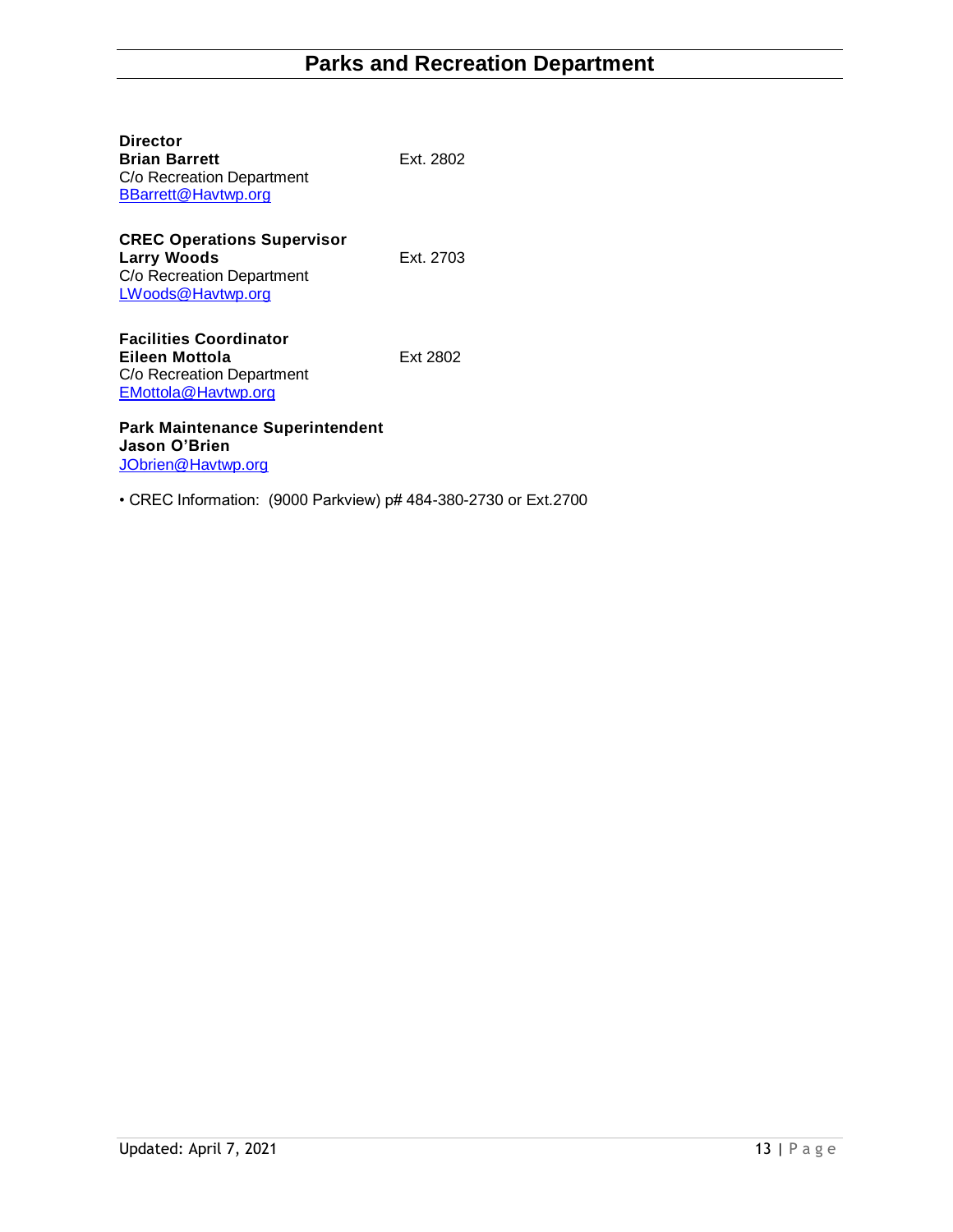<span id="page-13-0"></span>1010 Darby Road (Darby and Manoa Roads) 610-853-2406

#### **Administration**

|                                                                                        | 610-853-1298 |
|----------------------------------------------------------------------------------------|--------------|
| <b>Chief</b><br>John Viola<br>JViola@havpd.org                                         | Ext. 1250    |
| <b>Deputy Chief</b><br>Joseph Hagan<br>JHagan@havpd.org                                | Ext. 1248    |
| <b>Administrative Secretary</b><br><b>Colleen Brown</b><br>CBrown@havpd.org            | Ext. 1211    |
| <b>Secretary-Records</b><br>Linda M. Boas<br>LBoas@havpd.org                           | Ext. 1215    |
| <b>Records Clerk</b><br><b>Jennifer Hoover</b><br>JHoover@Havpd.org                    | Ext 1219     |
| <b>Secretary-Meter Enforcement</b><br><b>Cathy Kelly</b><br>Ckelly@havpd.org           | Ext. 1261    |
| <b>Special Operations</b><br><b>Sergeant Shant Bedrossian</b><br>SBedrossian@havpd.org | Ext. 1212    |
|                                                                                        | 610-853-1298 |
| <b>Animal Control</b><br><b>Owen O'Connell</b>                                         | Ext. 2205    |

# **Public Health Department**

<span id="page-13-1"></span>

| <b>Director</b><br>Joseph Celia<br>C/o Township Building<br>JCelia@Havtwp.org | Ext. 2270 |
|-------------------------------------------------------------------------------|-----------|
| Inspector<br>Nancy K. Guerra<br>C/o Township Building<br>NGuerra@Havtwp.org   | Ext. 2501 |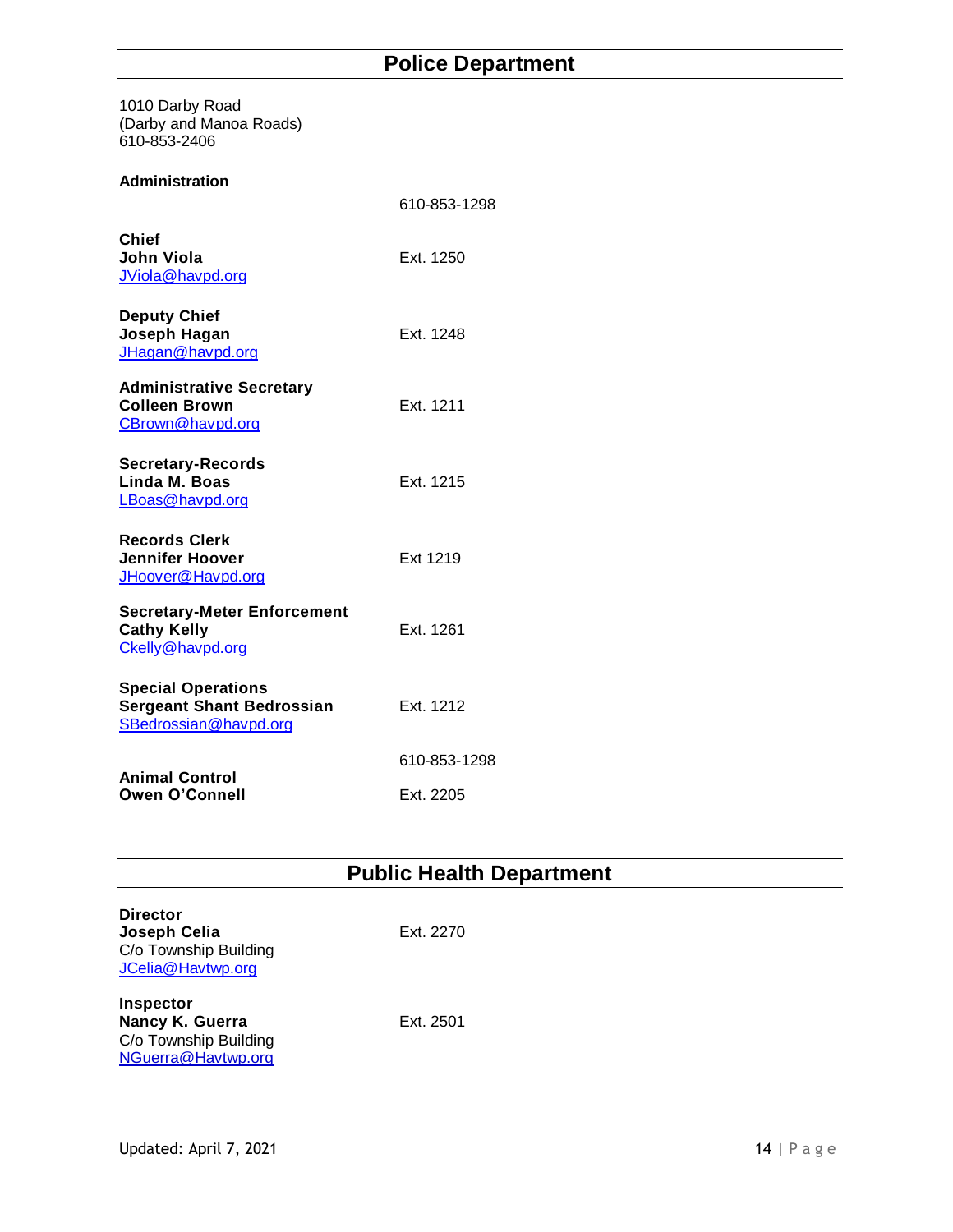# **Public Works Department**

<span id="page-14-0"></span>

|                                                                                          | 610-446-1000 |
|------------------------------------------------------------------------------------------|--------------|
| <b>Director</b><br><b>Daniel Mariani</b><br>C/o Township Building<br>DMariani@Havtwp.org | Ext. 2262    |
| <b>Clerk</b><br><b>Ronald Barone</b><br>C/o Township Building<br>RBarone@Havtwp.org      | Ext. 2264    |
| <b>Clerk</b><br><b>Kim Johnson</b><br>C/o Township Building<br>KJjohnson@Havtwp.org      | Ext. 2263    |
| <b>Highway Superintendent</b><br><b>Mike Anthony</b>                                     | 610-789-1608 |
| <b>Highway Superintendent</b><br><b>Lee Heston</b>                                       | 610-789-1608 |
| <b>Sanitation Superintendent</b><br><b>Bob Steelman</b>                                  | 610-789-1608 |
| <b>Sewer Superintendent</b><br><b>Brian Sydnor</b>                                       | 610-789-1608 |
| <b>Tree Superintendent</b><br><b>Daniel Wintz</b>                                        | 610-789-1608 |
| Vehicle Maintenance Superintendent<br><b>Gary Pasetti</b>                                | 610-789-0684 |

### **Skatium**

<span id="page-14-1"></span>1002 Darby Road 610-853-2225 or 610-853-2226

**Operations Manager Rick Turnbull** C/o Skatium [RTurnbull@Havtwp.org](mailto:RTurnbull@Havtwp.org)

**Maintenance John C. Lynch** C/o Skatium [JLynch@Havtwp.org](mailto:JLynch@Havtwp.org)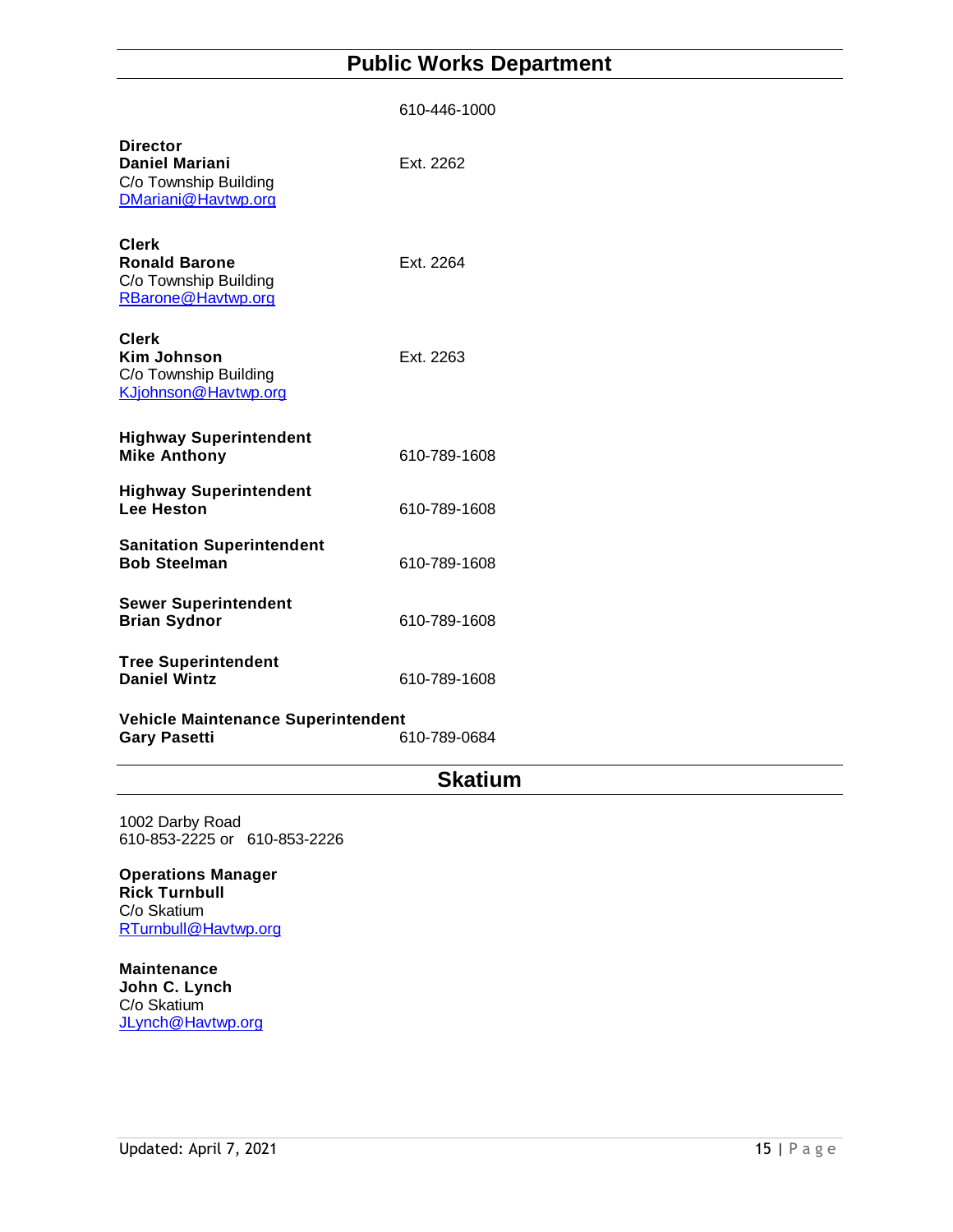### **Haverford Township Fire Dept.**

<span id="page-15-0"></span>

| <b>Bon Air Fire Company</b><br>541 Royal Avenue<br>Havertown, PA 19083       | 610-446-6008                           |
|------------------------------------------------------------------------------|----------------------------------------|
| •Fire Chief<br><b>Andy Sivak</b>                                             | •President<br><b>Dave Doppler</b>      |
| <b>Brookline Fire Company</b><br>1315 Darby Road<br>Havertown, PA 19083      | 610-446-9955                           |
| •Fire Chief<br><b>John Viola</b>                                             | •President<br><b>Herb Schmidt</b>      |
| <b>Llanerch Fire Company</b><br>107 West Chester Pike<br>Havertown, PA 19083 | 610-446-9870                           |
| •Fire Chief<br><b>Chris Millay</b>                                           | •President<br><b>Chris Connell Sr.</b> |
| <b>Manoa Fire Company</b><br>115 South Eagle Road<br>Havertown, PA 19083     | 610-446-0744                           |
| •Fire Chief<br>Michael Norman, Jr.                                           | •President<br><b>Steve D'Emilio</b>    |
| <b>Oakmont Fire Company</b><br>23 W. Benedict Avenue<br>Havertown, PA 19083  | 610-446-9837                           |
| •Fire Chief<br>William Hatton, Jr.                                           | •President<br><b>Mike Kelly</b>        |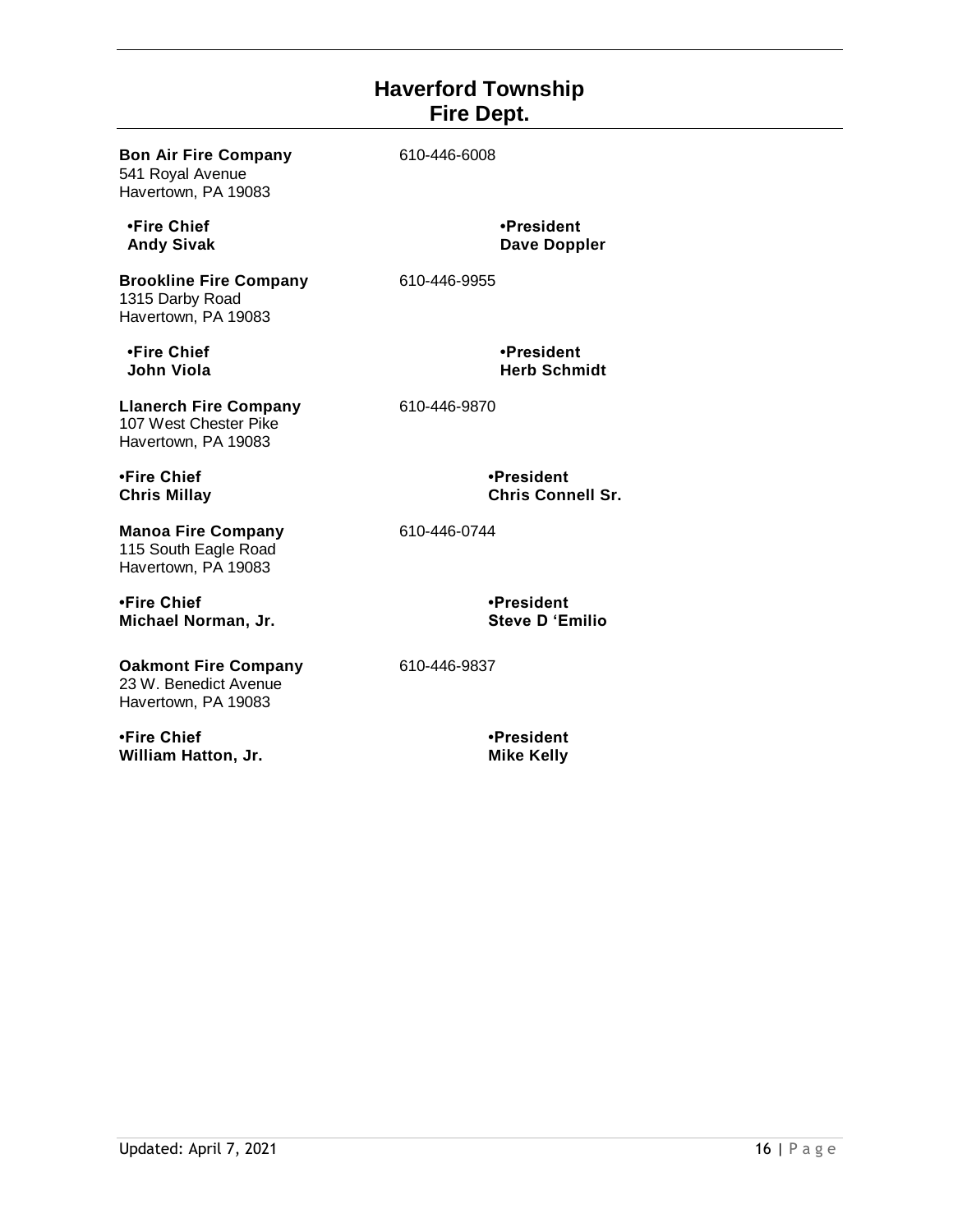# **Historical Society**

<span id="page-16-0"></span>

| <b>Terri Dougherty, President</b>        | 610-449-1571 |
|------------------------------------------|--------------|
| <b>Chris Whiting, Vice-President</b>     | 610-476-1337 |
| Amy Wolfe, Treasurer                     | 610-446-7009 |
| <b>Richard Kerr, Recording Secretary</b> | 610-527-3725 |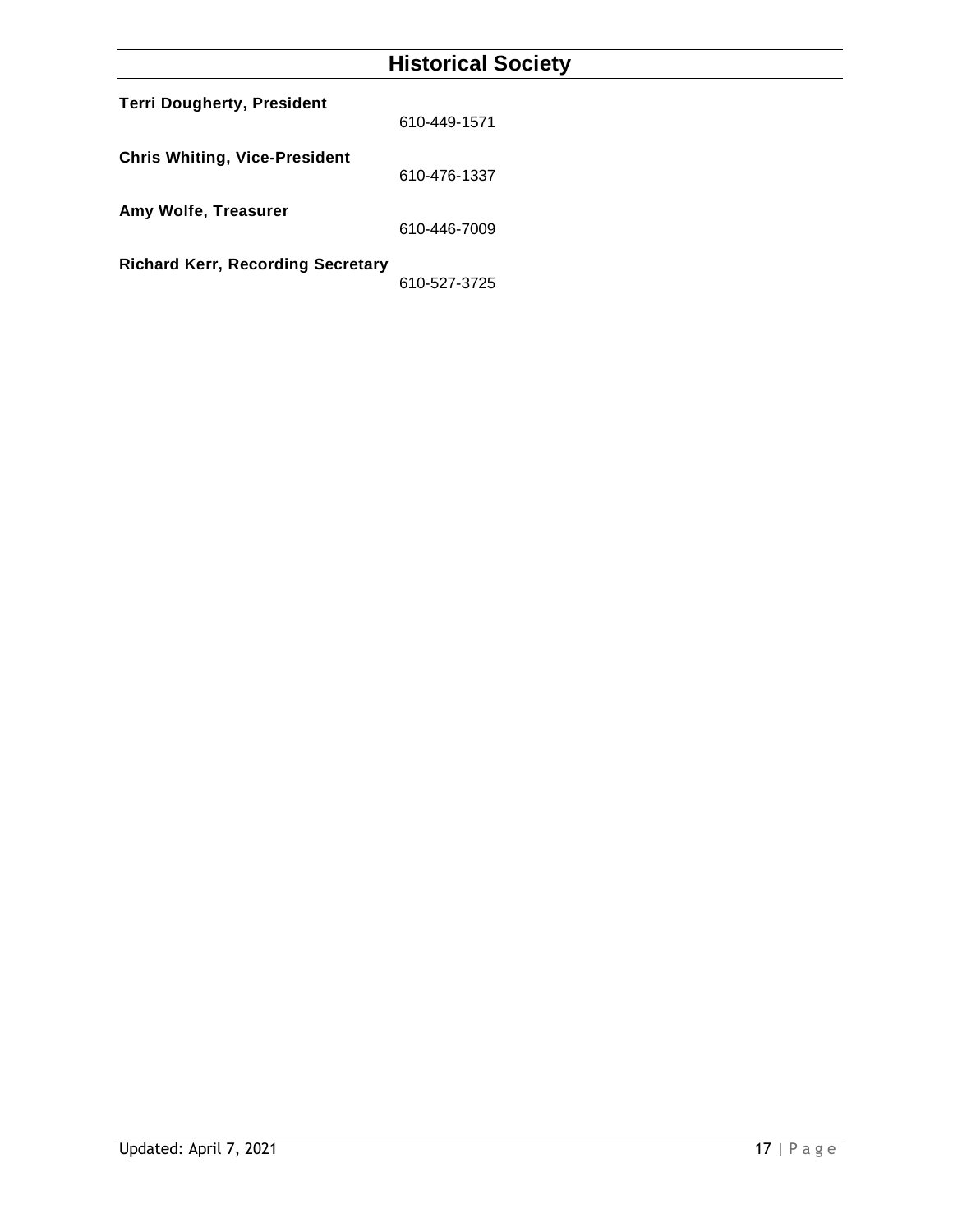# **School District of Haverford Township**

<span id="page-17-0"></span>For information regarding the School District of Haverford Township Board of School Directors, click on the link below to be directed to the website. <https://www.haverford.k12.pa.us/domain/39>

# **BOARDS AND COMMISSIONS**

<span id="page-17-1"></span>

| <b>Cable-TV Haverford Public Access Corporation</b><br><b>Board of Directors</b><br>(Term of Office $-4$ years) |                                                                |  |
|-----------------------------------------------------------------------------------------------------------------|----------------------------------------------------------------|--|
| <b>Christine Seewagen</b>                                                                                       | Dec. 2022                                                      |  |
| <b>Robert Sullivan</b>                                                                                          | Dec. 2022                                                      |  |
| <b>Brad Miller</b>                                                                                              | Dec. 2022                                                      |  |
| Jay Scheinfield, Esquire                                                                                        | Dec. 2022                                                      |  |
| Dave Fabry                                                                                                      | Dec. 2022                                                      |  |
|                                                                                                                 | <b>Civil Service Commission</b><br>(Term of Office $-6$ years) |  |

<span id="page-17-2"></span>

| <b>Member</b><br>Jim Knapp               | Dec. 2023 |
|------------------------------------------|-----------|
| Administrator<br><b>Janet Boccella</b>   | Dec. 2021 |
| Chairman<br><b>Bernard McCabe</b>        | Dec. 2025 |
| <b>Alternate</b><br><b>Chris Lerario</b> | Dec. 2022 |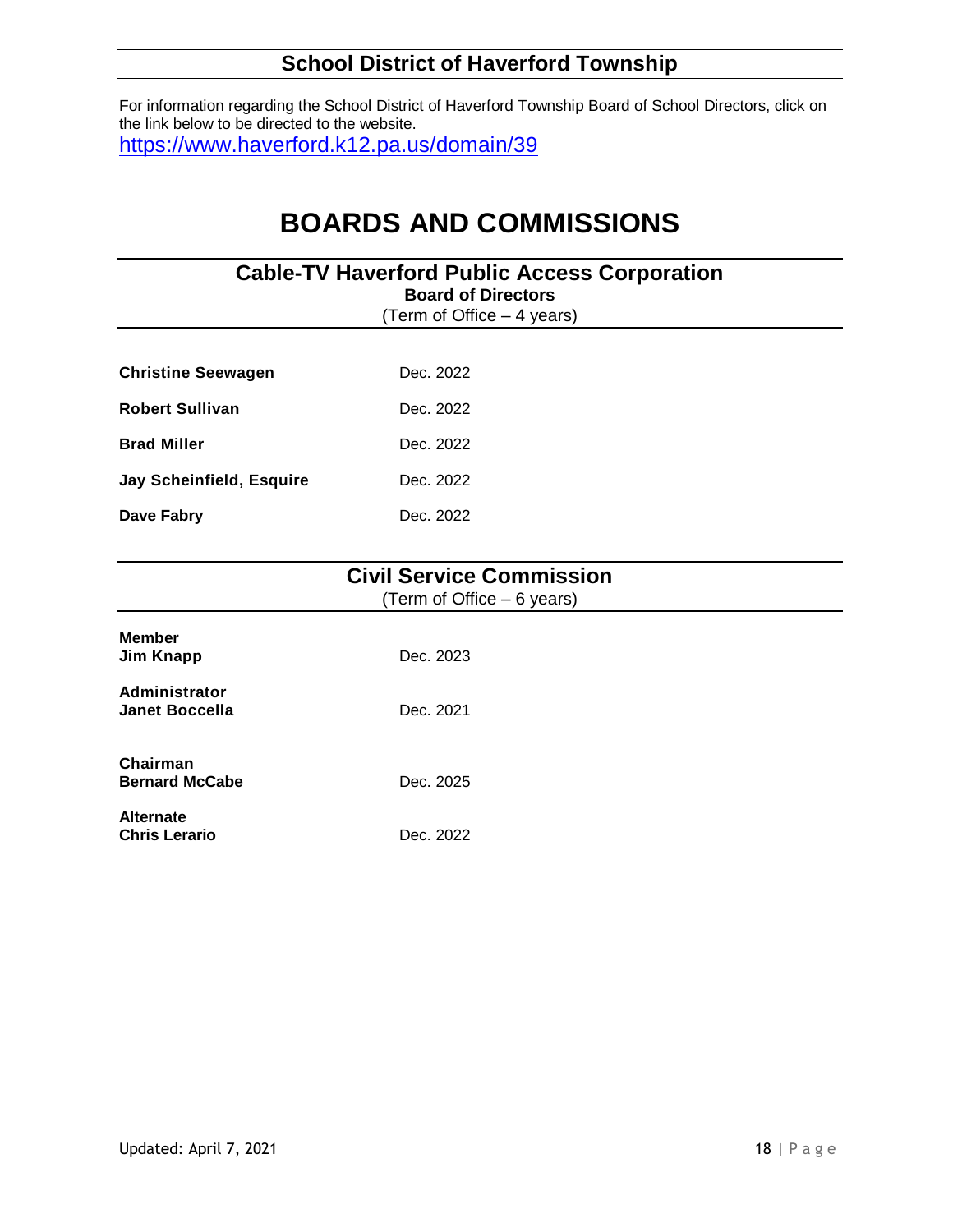# **Environmental Advisory Committee**

(Term of Office – 2 years)

<span id="page-18-0"></span>

| <b>Nole Smyth</b>        | Ward 1 |                         |        |
|--------------------------|--------|-------------------------|--------|
| <b>Allison Carpenter</b> | Ward 2 | <b>Robert Graff</b>     | Ward 6 |
| Megan S. Goold           | Ward 3 | <b>Henry Eichman</b>    | Ward 7 |
| <b>Melisa Romano</b>     | Ward 4 | <b>Peter Puglionese</b> | Ward 8 |
| <b>Victor Barsky</b>     | Ward 5 | <b>Hank Schwab</b>      | Ward 9 |

**All terms expire 2022 for above committee.**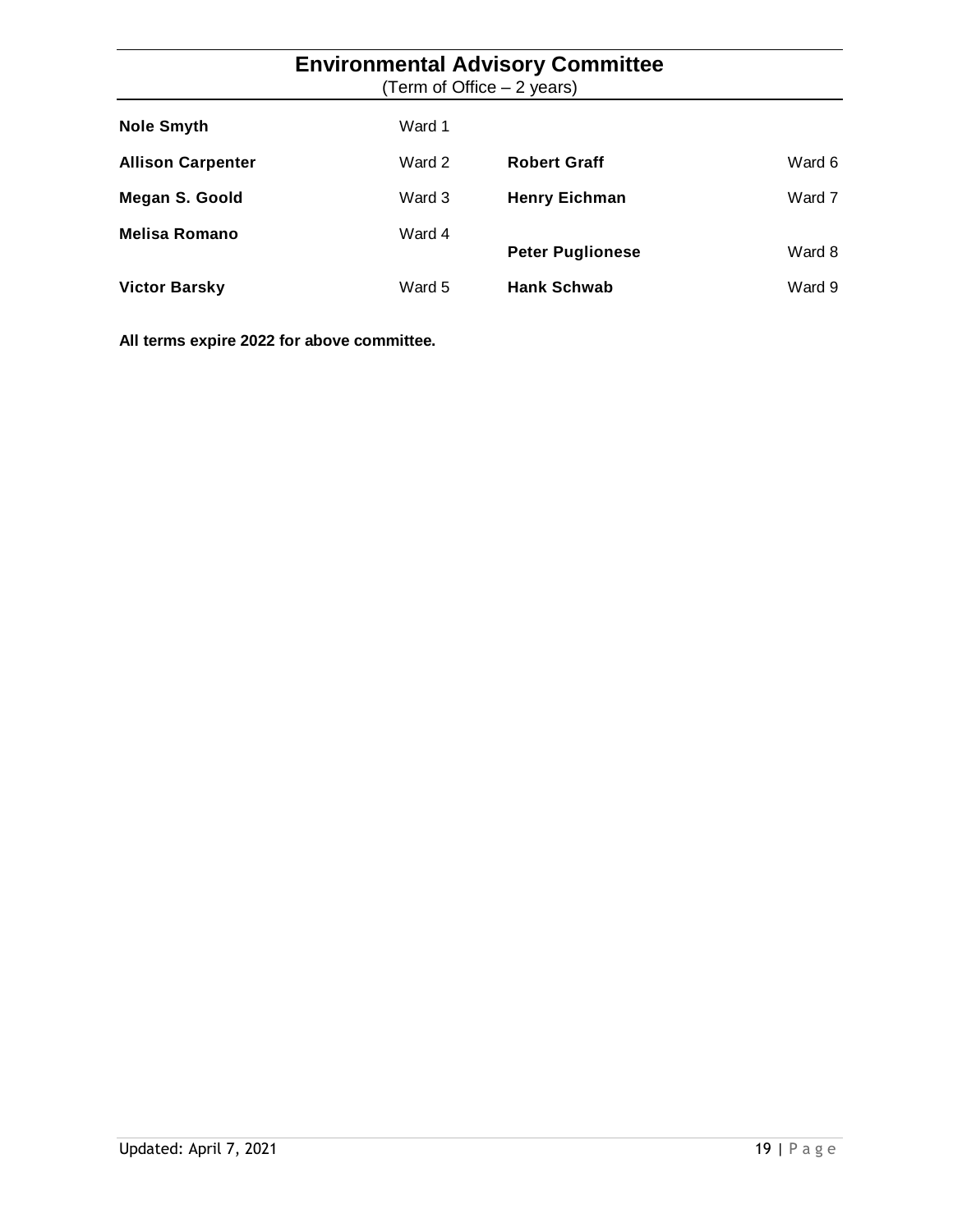# **Friends of the Grange**

(Term of Office – 1 year)

<span id="page-19-0"></span>610-446-4958 www.thegrangeestate.org

| <b>President</b>             |                                                      |
|------------------------------|------------------------------------------------------|
| <b>Fran McGarrity</b>        | <b>Corresponding Secretary</b><br><b>MB DiNubile</b> |
| <b>Vice President</b>        |                                                      |
| <b>Anne Barnett</b>          | <b>Township Representatives</b>                      |
| <b>Second Vice President</b> | Term of Office-1 Year                                |
| <b>Chad Brooks</b>           | <b>Charles Brooks</b>                                |
| <b>Treasurer</b>             |                                                      |
| <b>Mark Anderson</b>         | <b>Rachelle Nocito</b>                               |
| <b>Recording Secretary</b>   |                                                      |
| <b>Catherine DiGirolamo</b>  | <b>Stephen Pierce</b>                                |
|                              |                                                      |

**All terms expire 2021 for above committee.**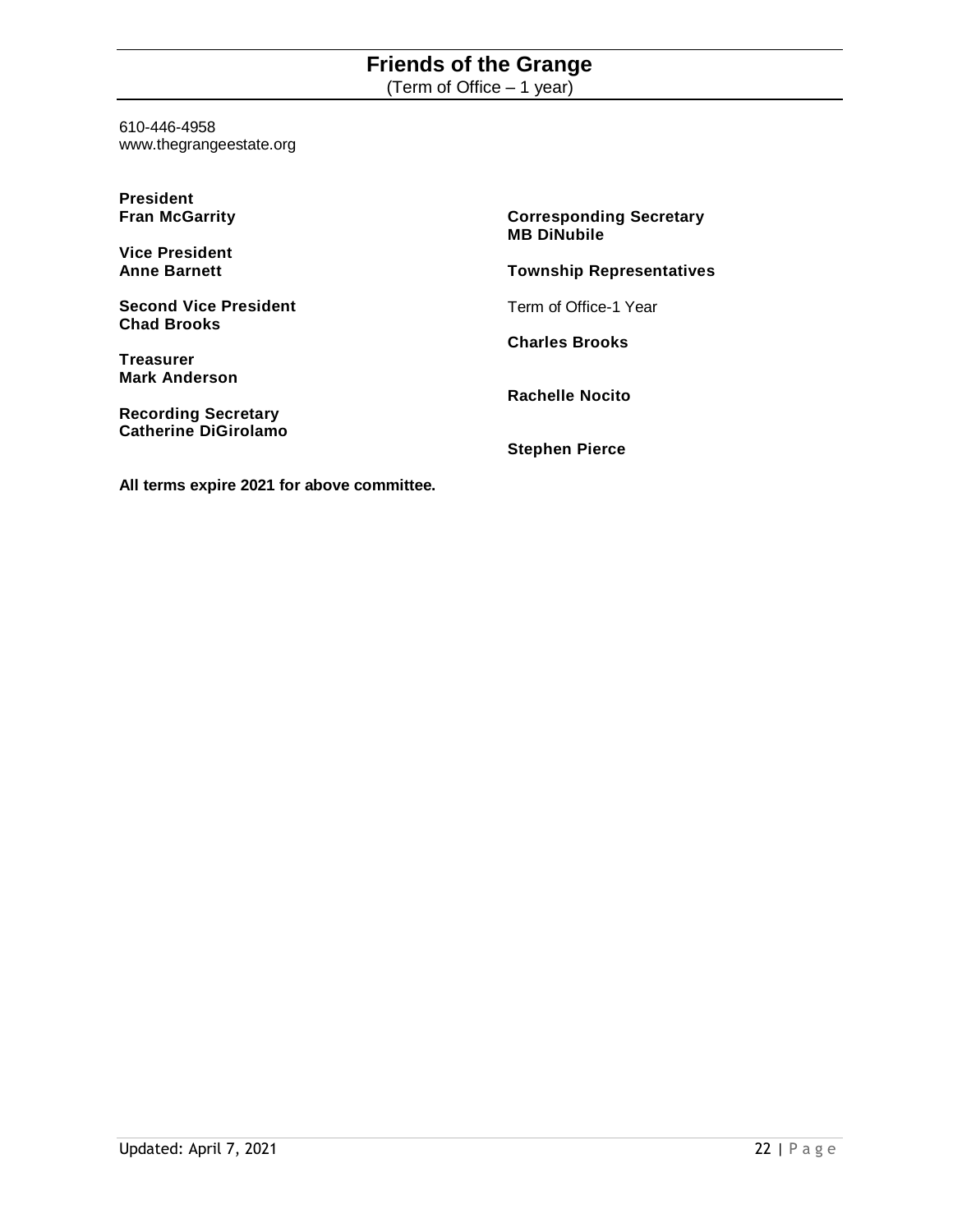# **Health Advisory Board**

(Term of Office – 5 years)

<span id="page-20-0"></span>

| <b>President</b><br>Henry J. Eichman   | Dec. 2024 |
|----------------------------------------|-----------|
| <b>Vice President</b><br>Eric L. Weest | Dec. 2024 |
| <b>Members:</b>                        |           |
| Danielle Karasko                       | Dec. 2024 |
| Amanda Jones, PsyD.                    | Dec. 2025 |
| <b>Catherine C. D'Orazio</b>           | Dec. 2022 |
| Ai Hasan, MD                           | Dec. 2024 |
| <b>Judith Venuto, OD</b>               | Dec. 2021 |
| <b>Bryce Carter, PhD</b>               | Dec. 2022 |
| Kenneth Simbiri, PhD.                  | Dec. 2023 |
|                                        |           |

<span id="page-20-1"></span>**Community Health Affiliates –Accidental Poisoning Timothy P. Cousounis, Director**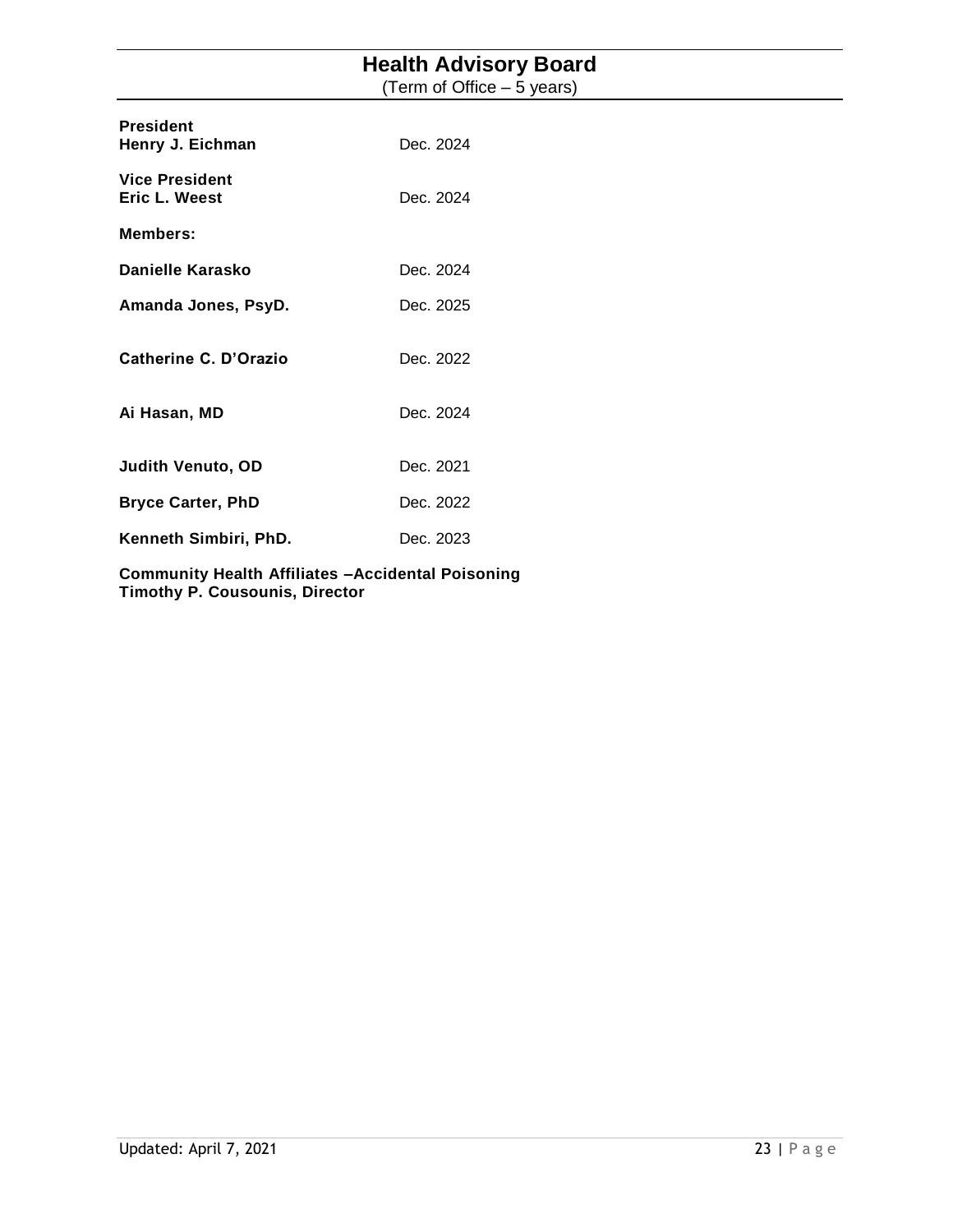### **Historical Commission**

(Term of Office – 4 years)

| Chairman<br><b>Stacey Mattox</b>        | Dec. 2021 |
|-----------------------------------------|-----------|
| <b>Secretary</b><br><b>Bryan Ramona</b> | Dec. 2023 |
| Vice Chairman<br>Suzanna Barucco        | Dec. 2024 |
| Susan Osborne                           | Dec. 2021 |
| <b>Keith Swift</b>                      | Dec. 2023 |
| <b>Tim Lucci</b>                        | Dec. 2024 |
| <b>Kathy Case</b>                       | Dec. 2022 |
| <b>Matthew Roy</b>                      | Dec. 2022 |

<span id="page-21-0"></span>**Planning Commission Representative Appointment Jack Garrett**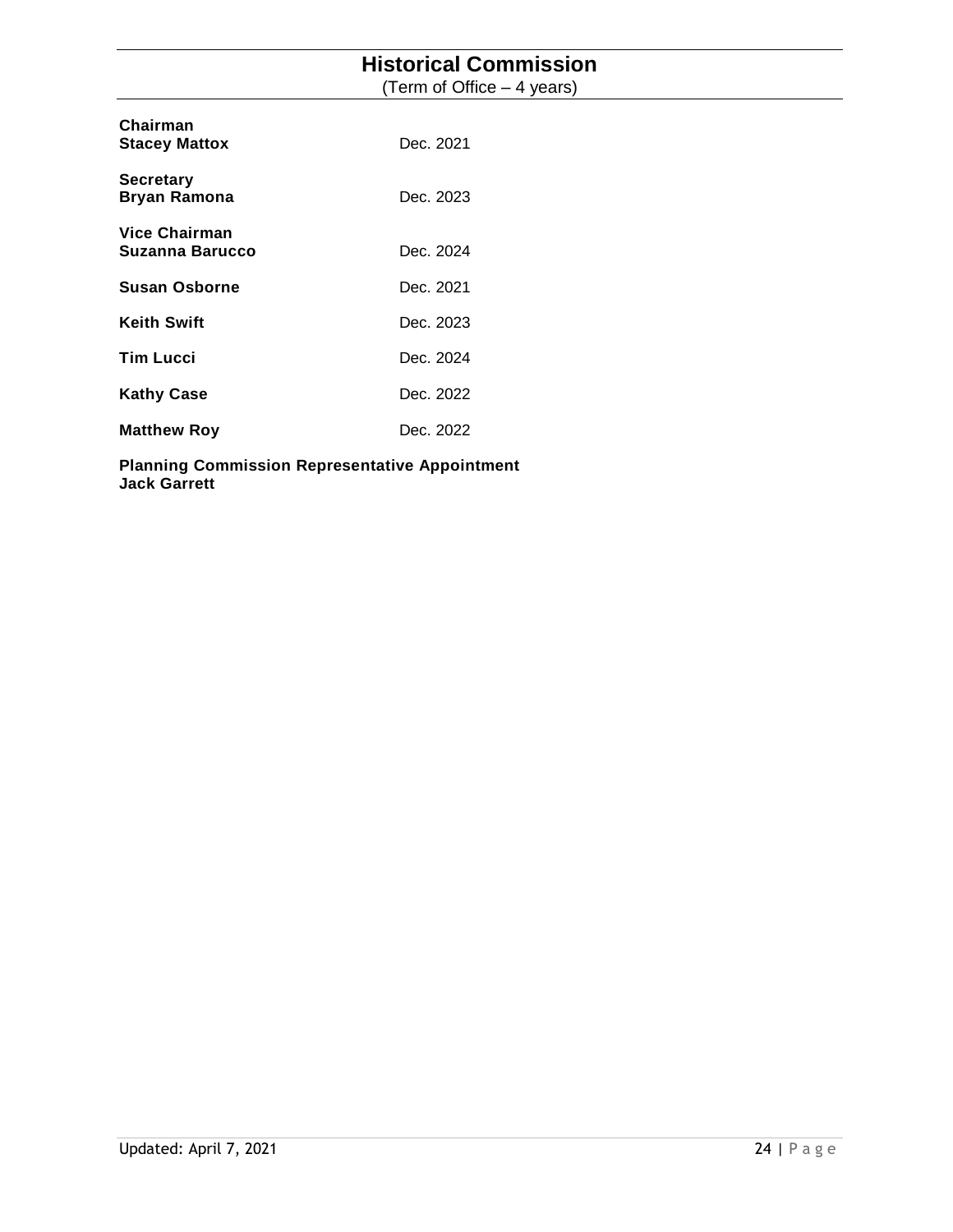| <b>Human Relations Commission</b><br>(Term of Office – 3 years) |           |  |
|-----------------------------------------------------------------|-----------|--|
| Jen Kegerise                                                    | Dec. 2023 |  |
| <b>Laura Cavender</b>                                           | Dec. 2022 |  |
| <b>Joanne Glusman</b>                                           | Dec. 2022 |  |
| <b>Kathy Dawson</b>                                             | Dec. 2021 |  |
| <b>Khalilah Mays</b>                                            | Dec. 2021 |  |
| Jennifer Leith                                                  | Dec. 2021 |  |
| <b>Christine Tassoni</b>                                        | Dec. 2023 |  |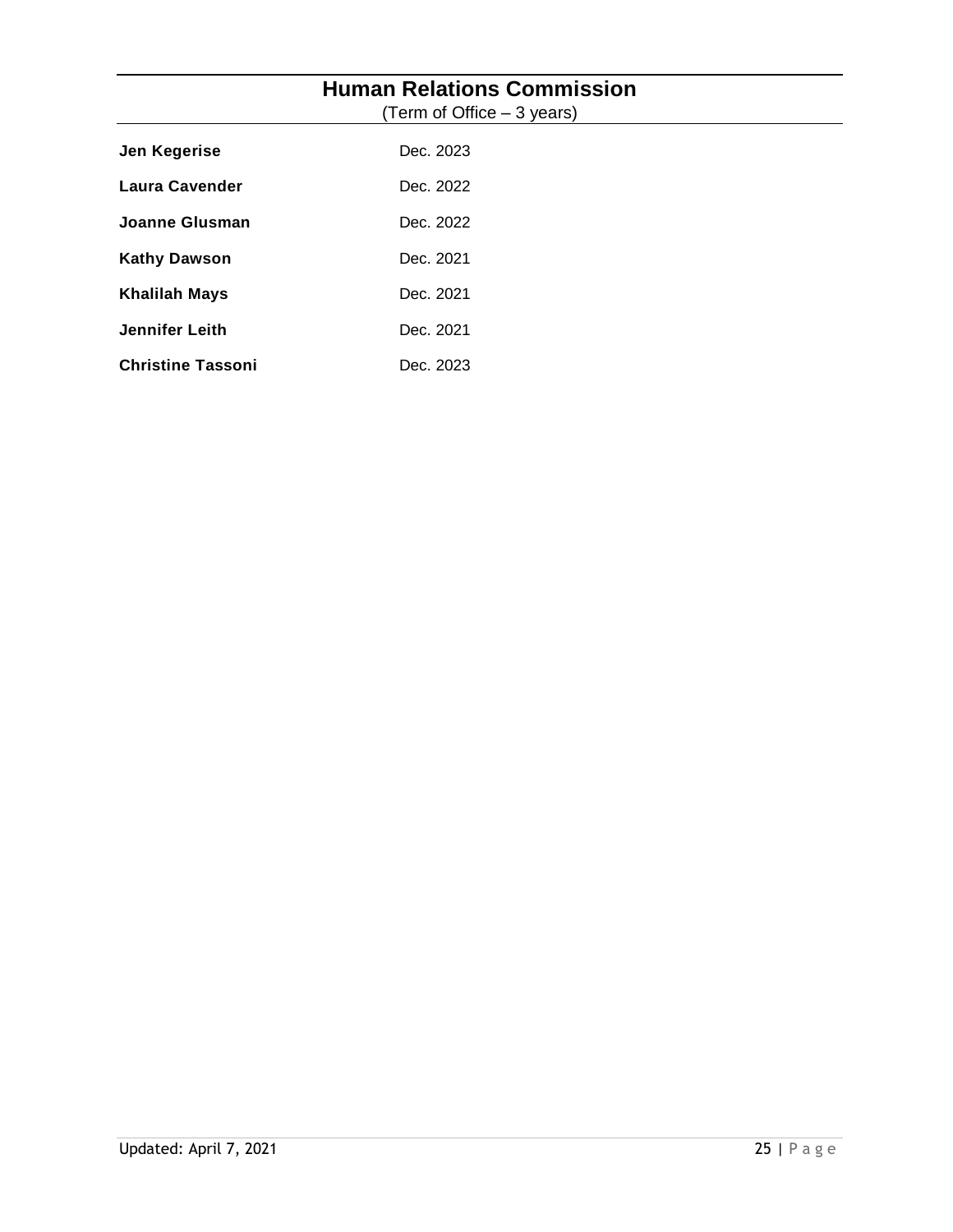<span id="page-23-0"></span>

| <b>Ice Skating Rink Advisory Board</b><br>(Term of Office – 3 years) |           |  |
|----------------------------------------------------------------------|-----------|--|
| <b>Richard Caesar</b>                                                | Dec. 2021 |  |
| <b>Robert Cohen</b>                                                  | Dec. 2022 |  |
| <b>Kate Stickel</b>                                                  | Dec. 2022 |  |
| <b>Adam Terranova</b>                                                | Dec. 2022 |  |
| <b>Barbara Latsios</b>                                               | Dec. 2021 |  |
| <b>Eric Tysarczyk</b>                                                | Dec. 2021 |  |
| <b>Andrew Simcox</b>                                                 | Dec. 2021 |  |
| Jeremy Beha                                                          | Dec. 2021 |  |
| <b>Victor Cortese</b>                                                | Dec. 2021 |  |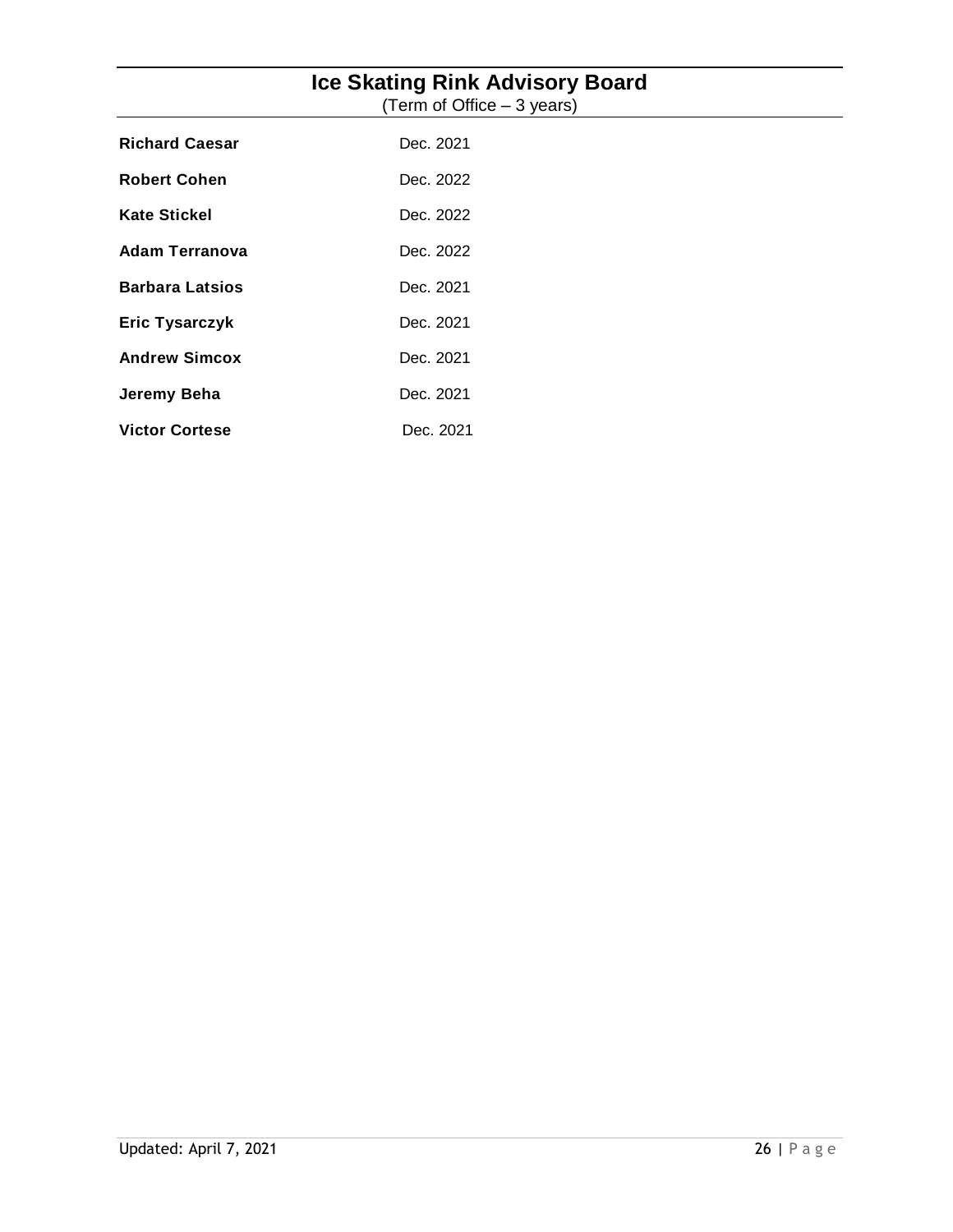<span id="page-24-0"></span>

| <b>Library Board of Trustees</b>                            |                            |  |
|-------------------------------------------------------------|----------------------------|--|
|                                                             | (Term of Office – 3 years) |  |
| <b>President</b><br>Phil Goldsmith (T)                      | Dec. 2021                  |  |
| <b>Vice President</b><br>Margaret Fox-Tully (A)             | May 2023                   |  |
| <b>Treasurer</b><br>Deborah Celia (T)                       | Dec. 2021                  |  |
| <b>Secretary</b><br>Alyce Callison (A)                      | May 2022                   |  |
| Madeline O'Fria (T)                                         | Dec. 2021                  |  |
| James Brown (T)                                             | Dec. 2022                  |  |
| John Scott Lowe (A)                                         | May 2021                   |  |
| $A =$ Association Appointment<br>$T =$ Township Appointment |                            |  |

# **Township Free Library**

(Term of Office – 3 years)

<span id="page-24-1"></span>**Library Director Sukrit Goswami** 610-446-3082 Ext. 213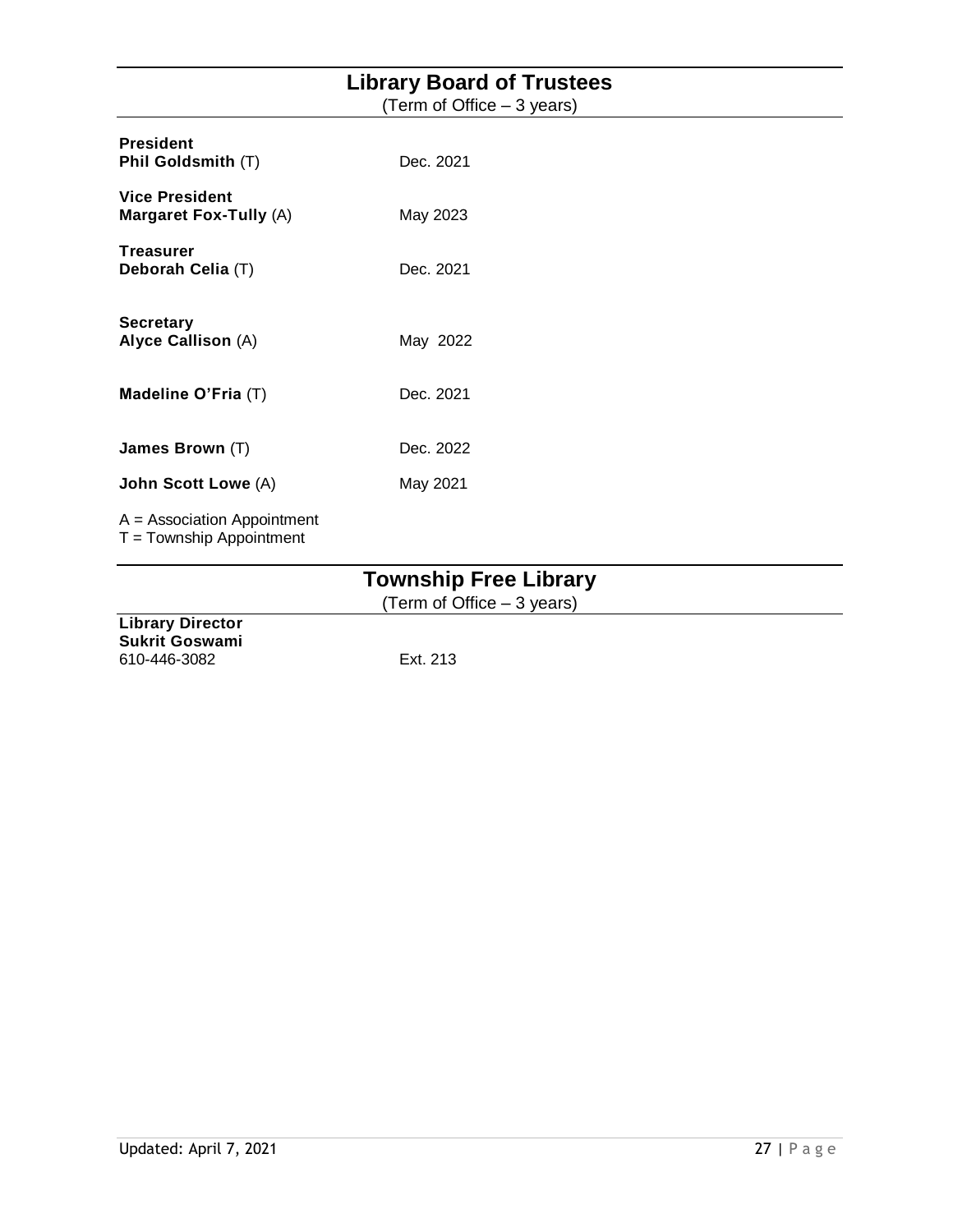# **Parks and Recreation Board**

(Term of Office – 5 years)

<span id="page-25-0"></span>

| Chairman<br><b>Michelle Alvare</b>            | Dec. 2022 |
|-----------------------------------------------|-----------|
| <b>Vice Chairman</b><br><b>Richard Caroto</b> | Dec. 2025 |
| Members:                                      |           |
| Sean Gallagher                                | Dec. 2025 |
| William Gormley, Jr.                          | Dec. 2021 |
| Jamie Jilozian                                | Dec. 2025 |
| <b>Joe Heller</b>                             | Dec. 2023 |
| <b>Stephen Cull</b>                           | Dec. 2024 |
| Nicole Maclean                                | Dec. 2022 |
| Lynanne St. Denis                             | Dec. 2022 |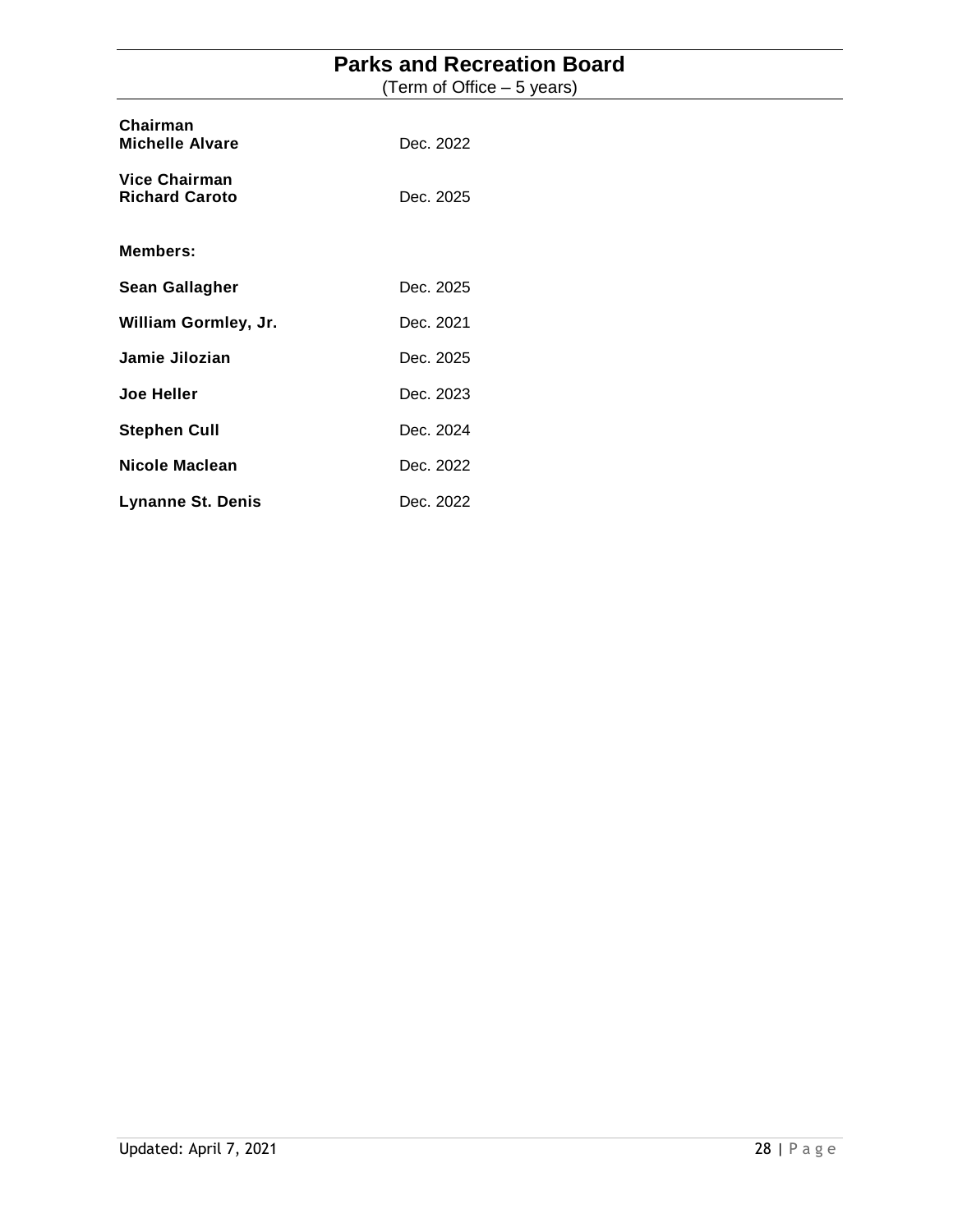### **Planning Commission**

(Term of Office – 4 years)

<span id="page-26-0"></span>

| Chairman<br><b>Angelo Capuzzi</b>       | Dec. 2022 |
|-----------------------------------------|-----------|
| Vice-Chairman<br><b>Chuck Reardon</b>   | Dec. 2021 |
| <b>Secretary</b><br><b>Maggie Dobbs</b> | Dec. 2023 |
| <b>Members:</b>                         |           |
| <b>David Chanin</b>                     | Dec. 2021 |
| <b>Robert Fiordimondo</b>               | Dec. 2024 |
| <b>Jack Garrett</b>                     | Dec. 2023 |
| <b>Julia Phillips</b>                   | Dec. 2024 |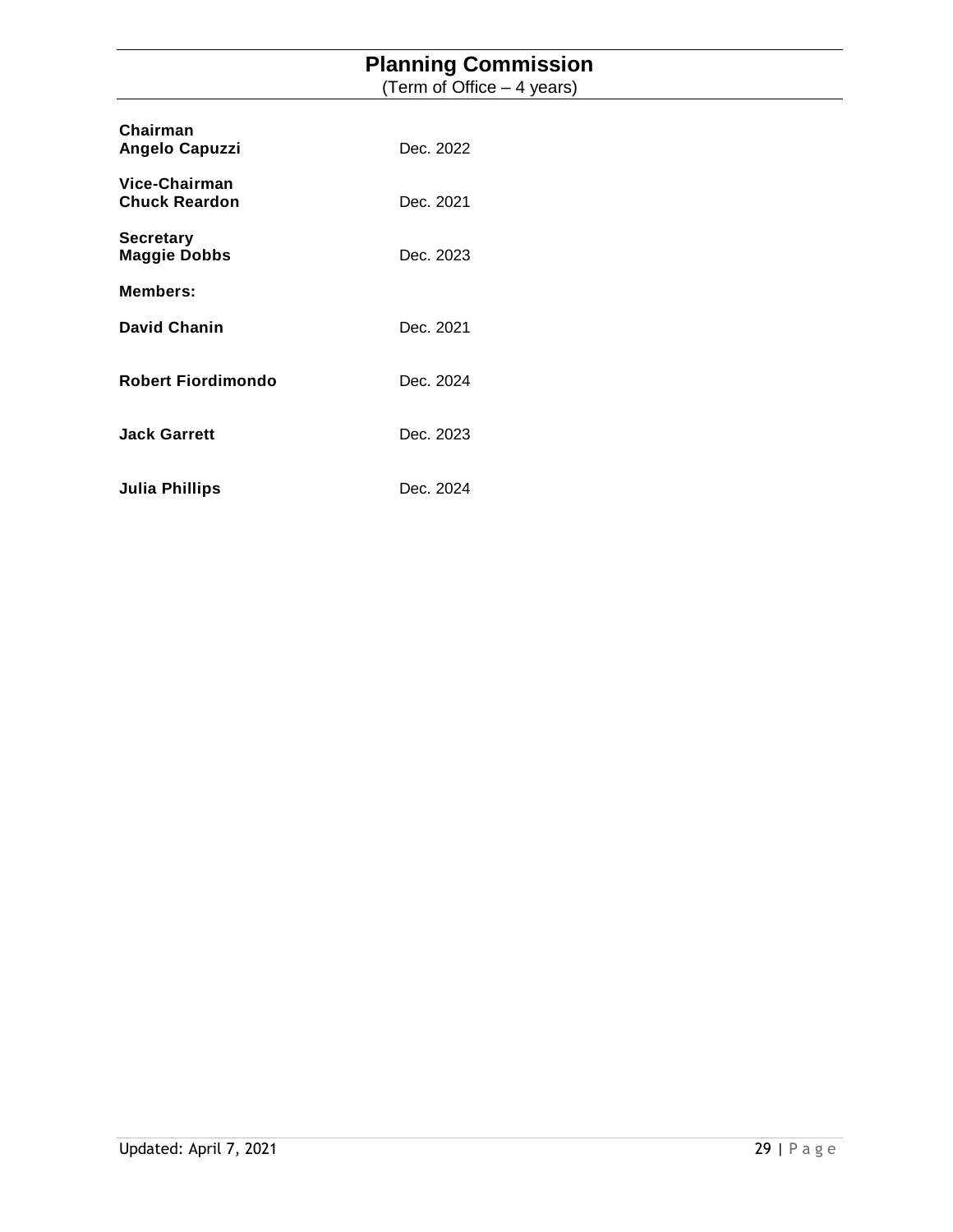# Radnor-Haverford-Marple **Sewer Authority**

(Term of Office – 5 years)

<span id="page-27-0"></span>

| <b>Chairman (Radnor)</b><br>David Leefson                     | Dec. 2021 |
|---------------------------------------------------------------|-----------|
| Vice Chairman (Haverford)<br><b>Michael Stevens</b>           | Dec. 2023 |
| Secretary (Radnor)<br>Jim Pryor<br>123 Springton Mews Circle  | Dec. 2020 |
| Treasurer (Haverford)<br>F. Graham Lee<br>glee@sju.edu        | Dec. 2022 |
| <b>Assistant Secretary (Marple)</b><br>(To be filled, Radnor) |           |
| Assistant Treasurer (Radnor)<br>John Nagle                    | Dec. 2019 |

#### [nagle4five@verizon.net](mailto:nagle4five@verizon.net)

**Manager of Operations David Adams**

**Administrative Secretary Theresa Mulhern**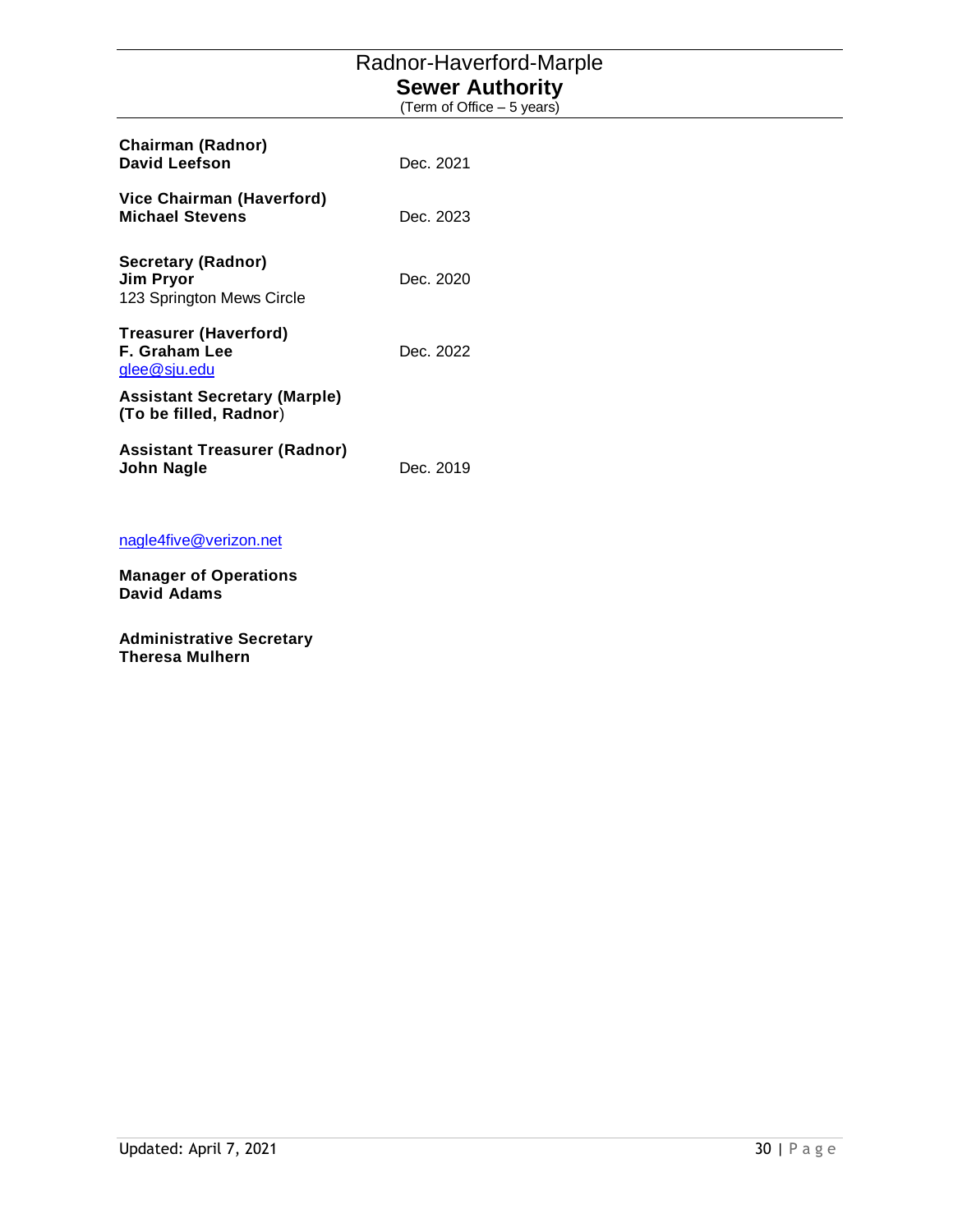<span id="page-28-0"></span>

| <b>Senior Citizens Advisory Council</b><br>(Term of Office - 1 year) |        |  |
|----------------------------------------------------------------------|--------|--|
| <b>Carol Finocchiaro</b>                                             | Ward 1 |  |
| <b>Jack Dougherty</b>                                                | Ward 2 |  |
| <b>Margaret Lang</b>                                                 | Ward 3 |  |
| <b>Mark Cohen</b>                                                    | Ward 4 |  |
| <b>Victor Barsky</b>                                                 | Ward 5 |  |
| <b>Joanne Gattone</b>                                                | Ward 6 |  |
| <b>Diane Amadio</b>                                                  | Ward 7 |  |
| <b>Rodney Pelchat</b>                                                | Ward 8 |  |
| <b>Rachelle Nocito</b>                                               | Ward 9 |  |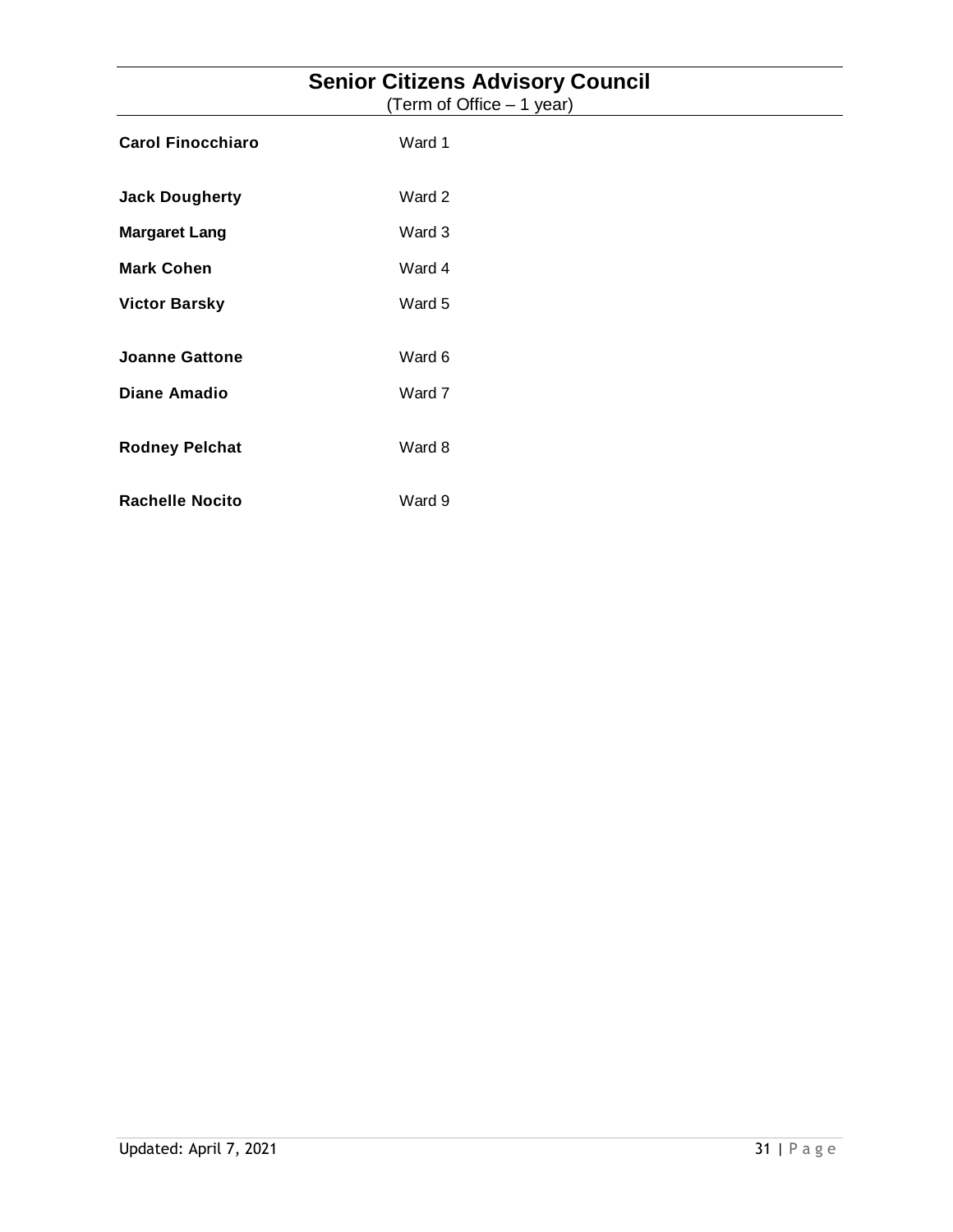# **Shade Tree Commission**

(Term of Office – 5 years)

<span id="page-29-0"></span>

| Chairman<br><b>Mark Pennington</b>      | Dec. 2022 |
|-----------------------------------------|-----------|
| Vice-Chairman<br><b>Paul Davit</b>      | Dec. 2025 |
| <b>Secretary</b><br>Doreen Alvarez Saar | Dec. 2022 |
| <b>Members:</b><br>Jonathan Alderson    | Dec. 2024 |
| <b>Andrew Mink</b>                      | Dec. 2024 |
| Open                                    | Dec. 2022 |
| Open                                    | Dec. 2025 |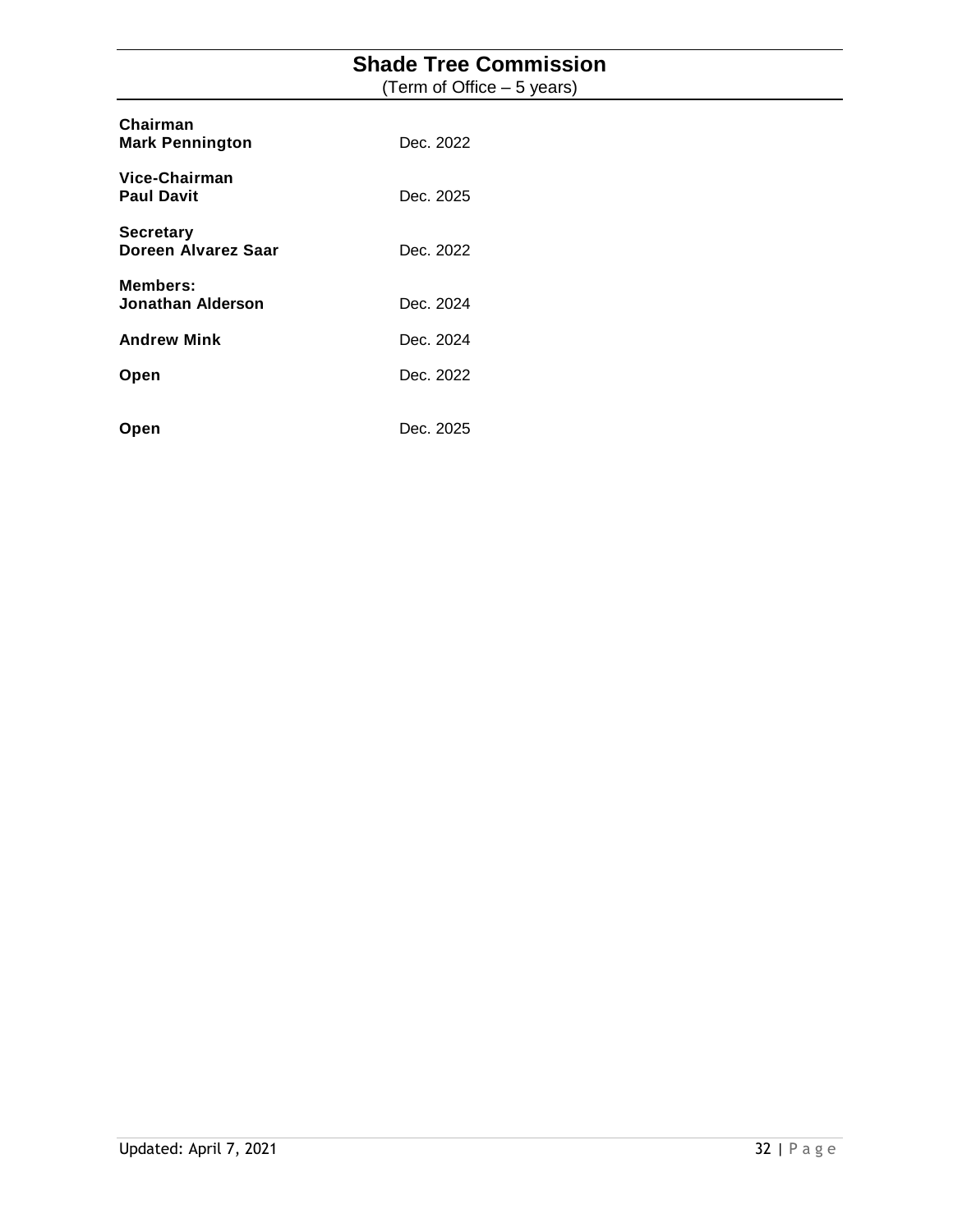### **Vacancy Committee**

**(Term of Office – 1 year)**

<span id="page-30-2"></span><span id="page-30-1"></span><span id="page-30-0"></span>

| Open                                                            | Dec. 2021                                                                        |  |
|-----------------------------------------------------------------|----------------------------------------------------------------------------------|--|
|                                                                 | <b>Vacancy Property</b><br><b>Review Committee</b><br>(Term of Office – 5 years) |  |
| Joseph Celia<br>C/o Township Building<br>610-446-1000 ext. 2270 | Dec. 2025                                                                        |  |
| <b>Ed Herzog</b>                                                | Dec. 2025                                                                        |  |
| <b>Larry Holmes, Esquire</b>                                    | Dec. 2022                                                                        |  |
| <b>Patrick Killian</b>                                          | Dec. 2022                                                                        |  |
| <b>Brant Bodner</b>                                             | Dec. 2023                                                                        |  |